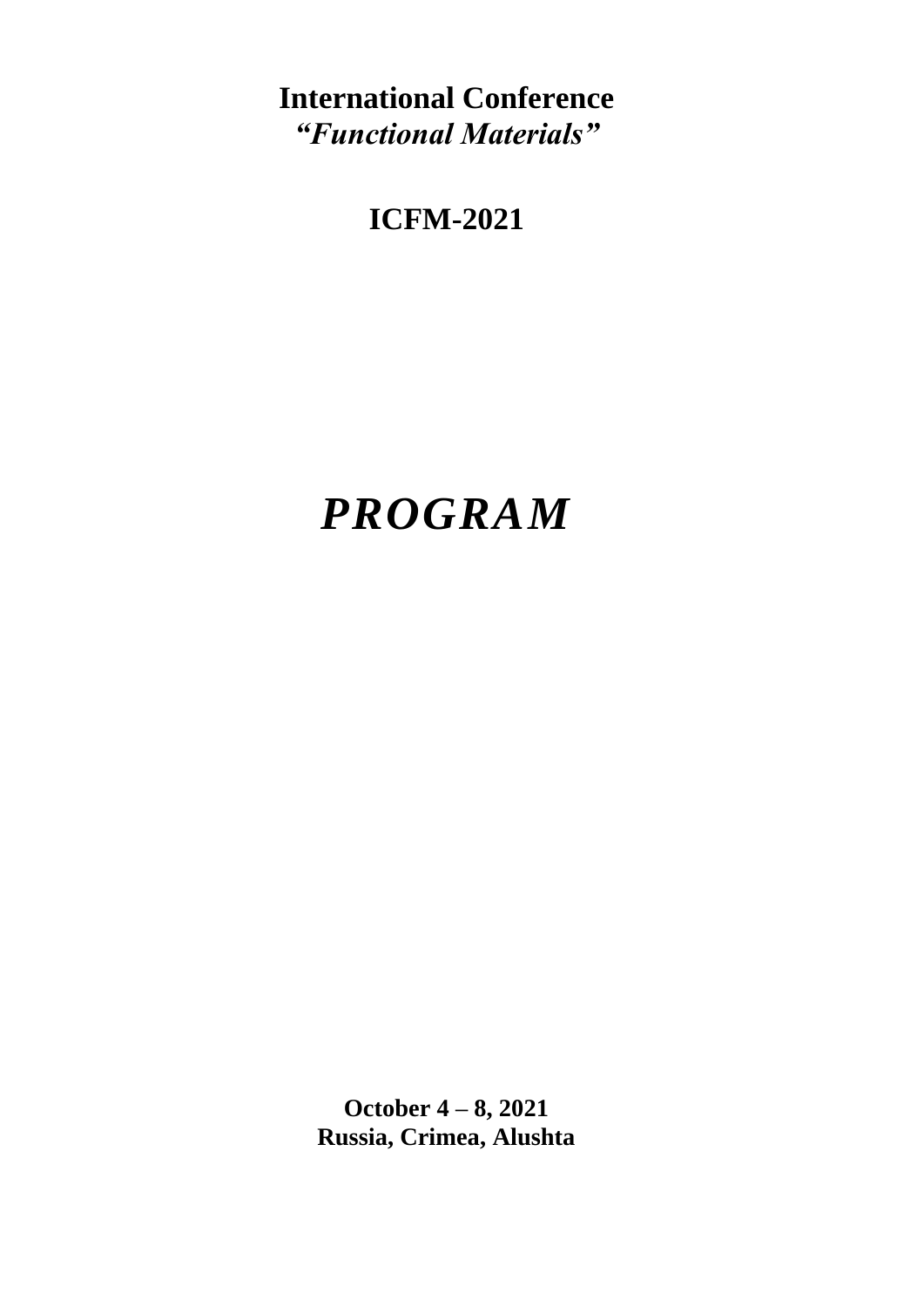### **International Conference"Functional Materials" ICFM-2021**

### **Scientific Committee**

**V. Berzhansky** (co-chairman), **V. Belotelov** (co-chairman), **S. Nikitov** (co-chairman) N. Bebenin I. Bychkov A. Gorbatsevich E. Ekomasov Y. Fetisov A. Fraerman A. Kalashnikova G. Kurlyandskaya

I. Lyubutin

S. Ovchinnikov N. Perov R. Pisarev A. Pyatakov K. Rozanov A. Sadovnikov V. Shavrov A. Sigov V. Shur V. Ustinov A. Zvezdin

### **Local Committee**

### **S. Polulyakh** (chairman)

- S. Alieva
- E. Barshak
- N. Lugovskoy
- T. Mikhailova
- V. Popov
- S. Tomilin
- M. Yavorsky

### **Address of the Organizing Committee**

ICFM'2021 V. I. Vernadsky Crimean Federal University, Vernadsky Ave., 4, Simferopol, 95007 Russia *Phone*: 8 978 7665730 *E-mail: icfm@cfuv.ru https://icfm-2021.ru/*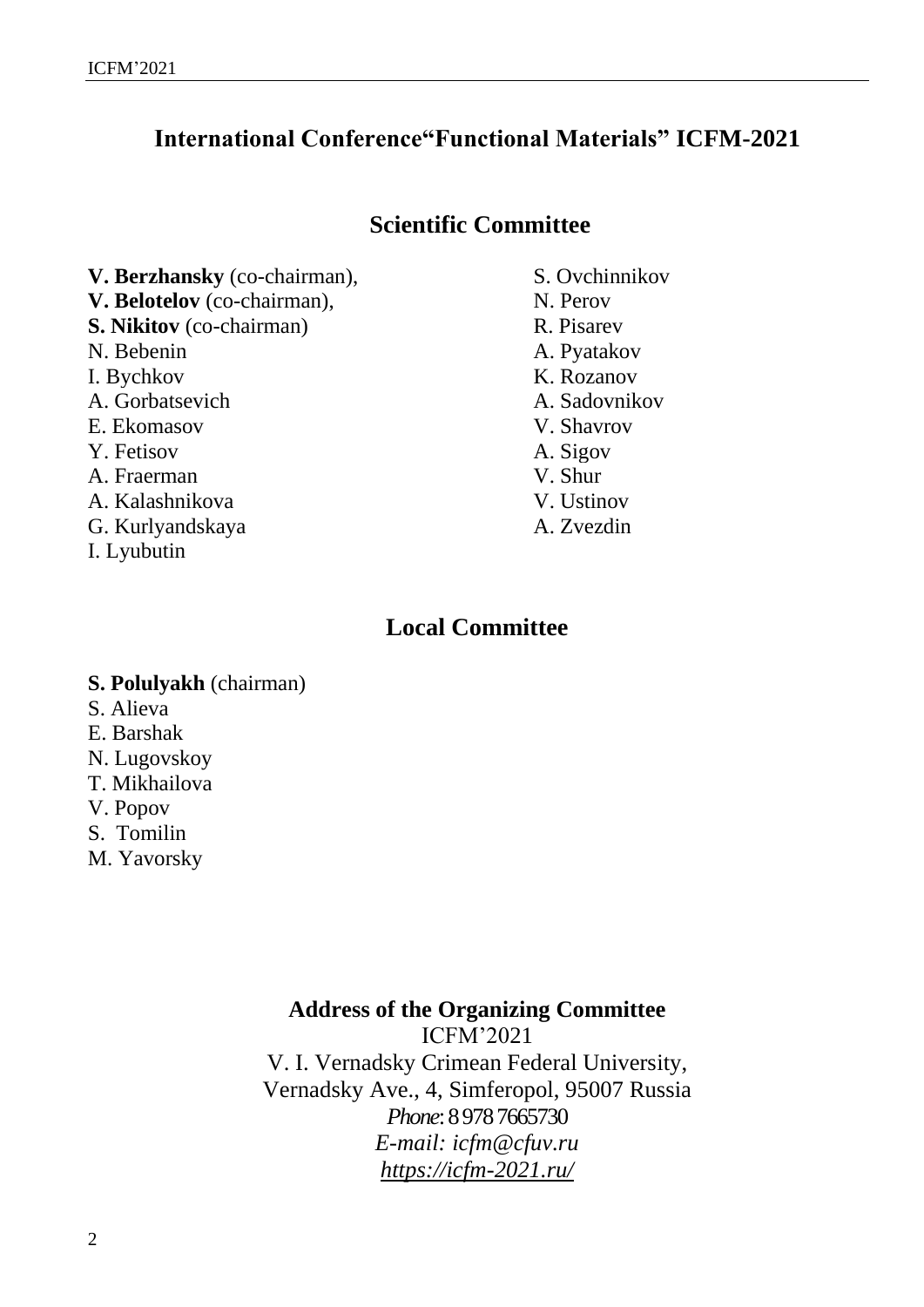### **Information for participants**

### LOCATION

The conference will be held in Alushta. Accommodation will be available in "Golden Family Resort".

CONFERENCE SESSIONS will be held in the conference hall of the "Golden Family Resort". Information about possible amendments in the Conference Program will be available through the announcements at the Organizing Committee information desk. For more detailed info please contact the Local Organizing Committee.

### PRESENTATIONS

Plenary, Invited 35 minutes (include discussion) Oral 15 minutes (include discussion) Poster 0.72x1.20 m

LANGUAGE English

### CONFERENCE PROCEEDINGS

Participants are solicited to submit full papers of their accepted contribution to publish in<br>the iournal "Physics of Metals and Metallography" the journal "Physics of Metals and Metallography" (https://www.springer.com/journal/11508). Selected reports will be published in the journal (special issue devoted to the ICFM-2021 conference). The Program Committee will execute the preliminary selection of papers.

### TRANSPORT

The main net of public transport is available in Simferopol. The railway station, the airport is also concentrated there. You can use a bus from airport and trolleybus from Simferopol railway station to Alushta.

### CULTURE PROGRAM

Monday, October 4, at 20.00 Welcome party Thursday, October 7, at 20.00 Conference Dinner<br>Friday, October 8, at 14.00 Crimean Wine Tast Crimean Wine Tasting (Yalta) For additional information about excursions (Crimea is known by it is history, landscapes, etc.) please contact the Local Organizing Committee

TIME-TABLE OF THE DINNING-HALL: 8.00-9.00 – breakfast 13.00-14.00 – dinner  $18.00 - 20.00 -$ supper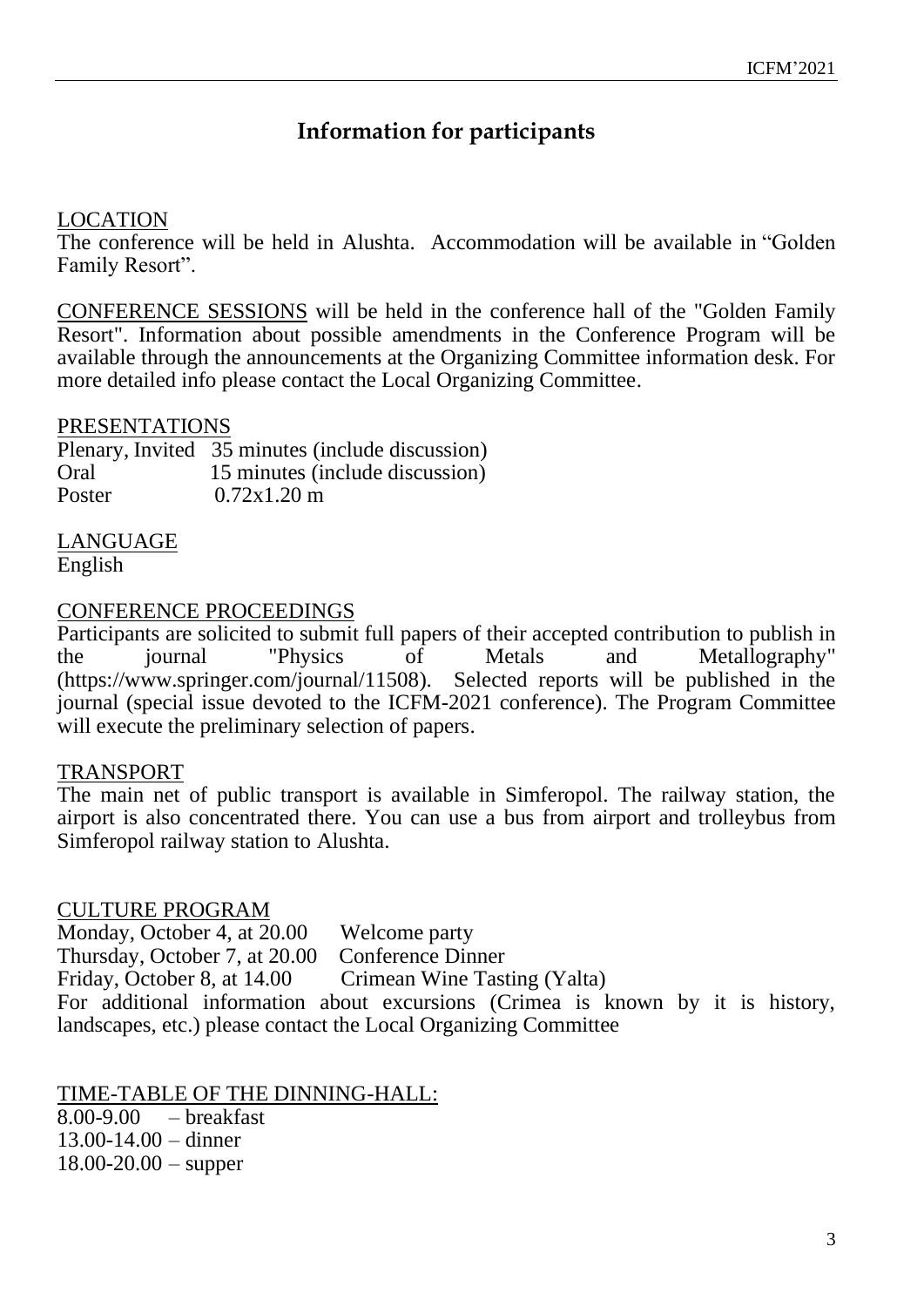### **Table of Contents**

| 9.00-18.00  |                                                                                      |  |
|-------------|--------------------------------------------------------------------------------------|--|
| 19.30-20.00 |                                                                                      |  |
| 20.00-22.00 |                                                                                      |  |
|             |                                                                                      |  |
| 9.00-11.00  |                                                                                      |  |
| 11.15-13.00 | Oral Session AA. Section 1. Fundamental Physics of Functional Materials 7            |  |
| 17.00-19.00 |                                                                                      |  |
| 14.00-19.00 | Poster Session AP. Section 4. Ultrafast Magnetism and Spin Dynamics 9                |  |
| 14.00-19.00 |                                                                                      |  |
| 14.00-19.00 | Poster Session AP. Section 2. Ferro and Antiferromagnetic                            |  |
|             |                                                                                      |  |
|             |                                                                                      |  |
| 9.00-11.00  |                                                                                      |  |
| 11.15-13.00 | Oral Session BA. Section 2. Ferro and Antiferromagnetic Spintronics and Magnonics 12 |  |
| 14.40-15.40 | Oral Session BA. Section 2. Ferro and Antiferromagnetic Spintronics and Magnonics 12 |  |
| 15.40-16.45 | Oral Session BB. Section 5. Nanostructured Materials and Composites 13               |  |
| 17.00-19.00 | Oral Session BB. Section 5. Nanostructured Materials and Composites 13               |  |
| 14.00-19.00 | Poster Session BP. Section 1. Fundamental Physics of Functional Materials 14         |  |
|             |                                                                                      |  |
| 9.00-11.00  |                                                                                      |  |
| 11.15-13.00 |                                                                                      |  |
| 14.40-15.25 |                                                                                      |  |
| 15.25-16.40 | Oral Session CB1. Section 4. Ultrafast Magnetism and Spin Dynamics 18                |  |
| 17.00-19.00 | Oral Session CB1. Section 4. Ultrafast Magnetism and Spin Dynamics 18                |  |
| 11.15-13.00 | Oral Session CA2. Section 7. Topological Materials and Materials for Quantum         |  |
|             |                                                                                      |  |
| 14.40-16.40 | Oral Session CB2. Section 8. Materials for Medical and Ecological Applications.      |  |
|             |                                                                                      |  |
| 14.00-19.00 | Poster Session CP. Section 5. Nanostructured Materials and Composites  20            |  |
|             |                                                                                      |  |
| 9.40-11.00  |                                                                                      |  |
| 11.15-13.00 |                                                                                      |  |
| 9.00-13.00  | Poster Session DP. Section 6. Multiferroics and Magnetoelectric Materials 24         |  |
| 9.00-13.00  | Poster Session DP. Topological Materials and Materials for Quantum Technologies  25  |  |
| 9.00-13.00  | Poster Session DP. Section 8. Materials for Medical and Ecological Applications.     |  |
|             |                                                                                      |  |
| 12.45-13.00 |                                                                                      |  |
| 14.00-19.00 |                                                                                      |  |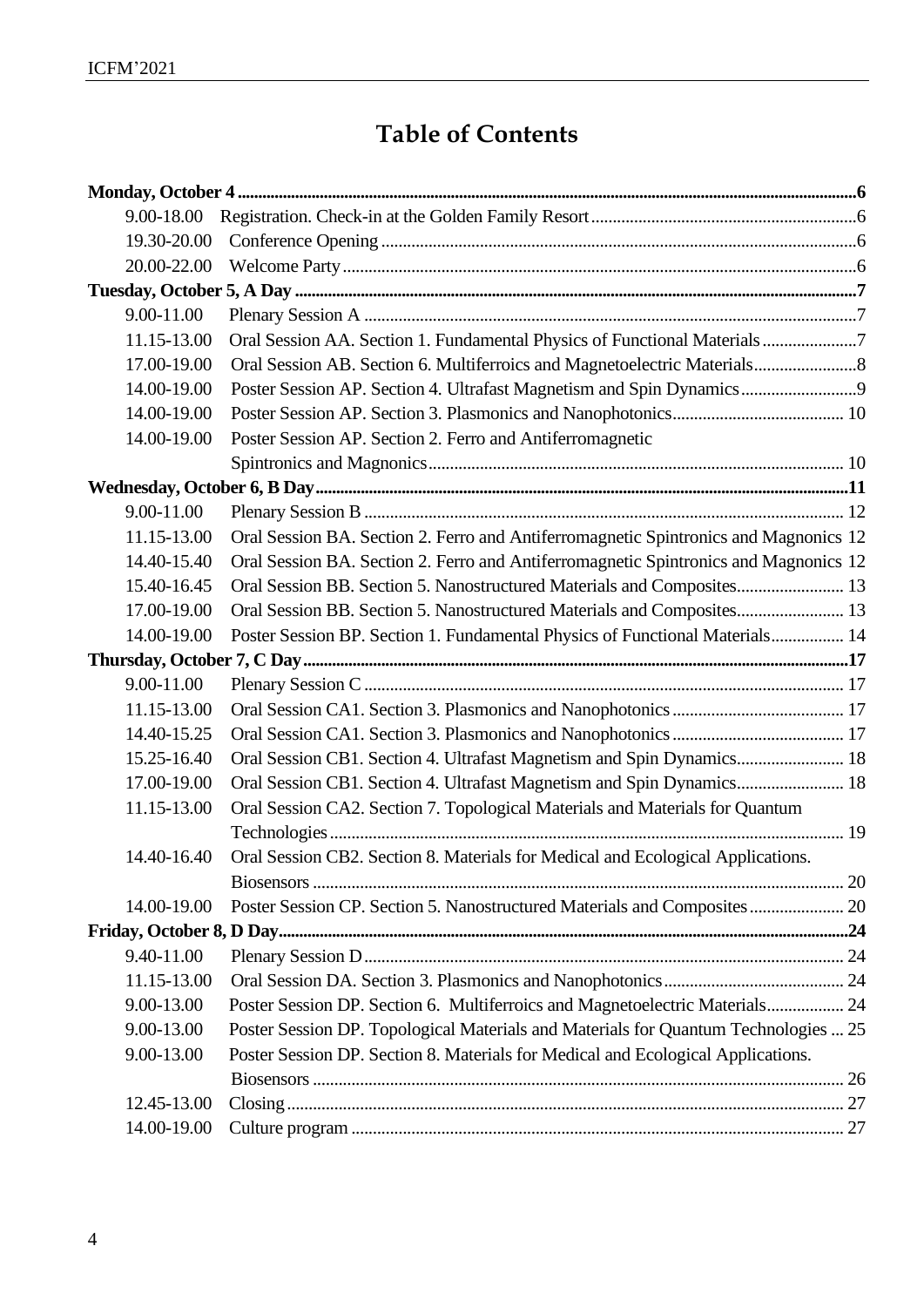### **Schedule of Conference**

| Date                      | Time                       | Events                                             |                                                                                                                                                                    |  |  |  |
|---------------------------|----------------------------|----------------------------------------------------|--------------------------------------------------------------------------------------------------------------------------------------------------------------------|--|--|--|
| Monday,                   | 9.00-18.00                 | Registration. Check-in at the Golden Family Resort |                                                                                                                                                                    |  |  |  |
| October 4                 | 19.30-20.00                | Conference opening                                 |                                                                                                                                                                    |  |  |  |
|                           | 20.00-22.00                |                                                    | <b>Welcome Party</b>                                                                                                                                               |  |  |  |
| Tuesday,                  | 9.00-11.00                 | Session A                                          | Plenary Session A                                                                                                                                                  |  |  |  |
| October 5                 | 11.15-13.00                | <b>Oral Session</b>                                | Section 1. Fundamental Physics of Functional                                                                                                                       |  |  |  |
| (A Day)                   | 14.40-16.40                | AA                                                 | Materials                                                                                                                                                          |  |  |  |
|                           | 17.00-19.00                | <b>Oral Session</b><br>AB                          | Section 6. Multiferroics and Magnetoelectric<br>Materials                                                                                                          |  |  |  |
|                           | 14.00-19.00                | Poster<br><b>Session AP</b>                        | Section 4. Ultrafast Magnetism and Spin Dynamics<br>Section 2. Ferro and Antiferromagnetic Spintronics<br>and Magnonics<br>Section 3. Plasmonics and Nanophotonics |  |  |  |
| Wednesday,                | 9.00-11.00                 | <b>Session B</b>                                   | <b>Plenary Session B</b>                                                                                                                                           |  |  |  |
| October 6<br>$(B$ Day $)$ | 11.15-13.00                | <b>Oral Session</b><br><b>BA</b>                   | Section 2. Ferro and Antiferromagnetic Spintronics<br>and Magnonics                                                                                                |  |  |  |
|                           | 15.40-16.45<br>17.00-19.00 | <b>Oral Session</b><br><b>BB</b>                   | Section 5. Nanostructured Materials and Composites                                                                                                                 |  |  |  |
|                           | 14.00-19.00                | Poster<br><b>Session BP</b>                        | Section 1. Fundamental Physics of Functional<br>Materials                                                                                                          |  |  |  |
| Thursday,                 | 9.00-11.00                 | Session C                                          | Plenary Session C                                                                                                                                                  |  |  |  |
| October 7<br>$(C$ Day $)$ | 11.15-13.00<br>14.40-15.25 | <b>Oral Session</b><br>CA1                         | Section 3. Plasmonics and Nanophotonics                                                                                                                            |  |  |  |
|                           | 15.25-16.40<br>17.00-19.00 | <b>Oral Session</b><br>CB1                         | Section 4. Ultrafast Magnetism and Spin Dynamics                                                                                                                   |  |  |  |
|                           | 11.15-13.00                | <b>Oral Session</b><br>CA2                         | Section 7. Topological Materials and Materials for<br><b>Quantum Technologies</b>                                                                                  |  |  |  |
|                           | 14.40-16.40                | <b>Oral Session</b><br>CB2                         | Section 8. Materials for Medical and Ecological<br>Applications. Biosensors                                                                                        |  |  |  |
|                           | 14.00-19.00                | <b>Session CP</b>                                  | Section 5. Nanostructured Materials and Composites                                                                                                                 |  |  |  |
| Friday,                   | 9.00-10.20                 | <b>Session D</b>                                   | <b>Plenary Session D</b>                                                                                                                                           |  |  |  |
| October 8,<br>(D Day)     | 11.15-13.00                | <b>Oral Session</b><br>DA                          | Section 3. Plasmonics and Nanophotonics                                                                                                                            |  |  |  |
|                           | 10.20-13.00                | Poster<br><b>Session DP</b>                        | Section 6. Multiferroics and Magnetoelectric<br>Materials                                                                                                          |  |  |  |
|                           |                            |                                                    | Section 7. Topological Materials and Materials for<br><b>Quantum Technologies</b><br>Section 8. Materials for Medical and Ecological<br>Applications. Biosensors   |  |  |  |
|                           | 12.45-13.00                |                                                    | Closing                                                                                                                                                            |  |  |  |
|                           | 14.00-19.00                |                                                    | Culture Program: crimean wine tasting                                                                                                                              |  |  |  |
|                           |                            |                                                    | Daily: 11.00 - 11.15 Coffe break, 16.45 - 17.00 Tea break, 13.00-14.00 Lunch                                                                                       |  |  |  |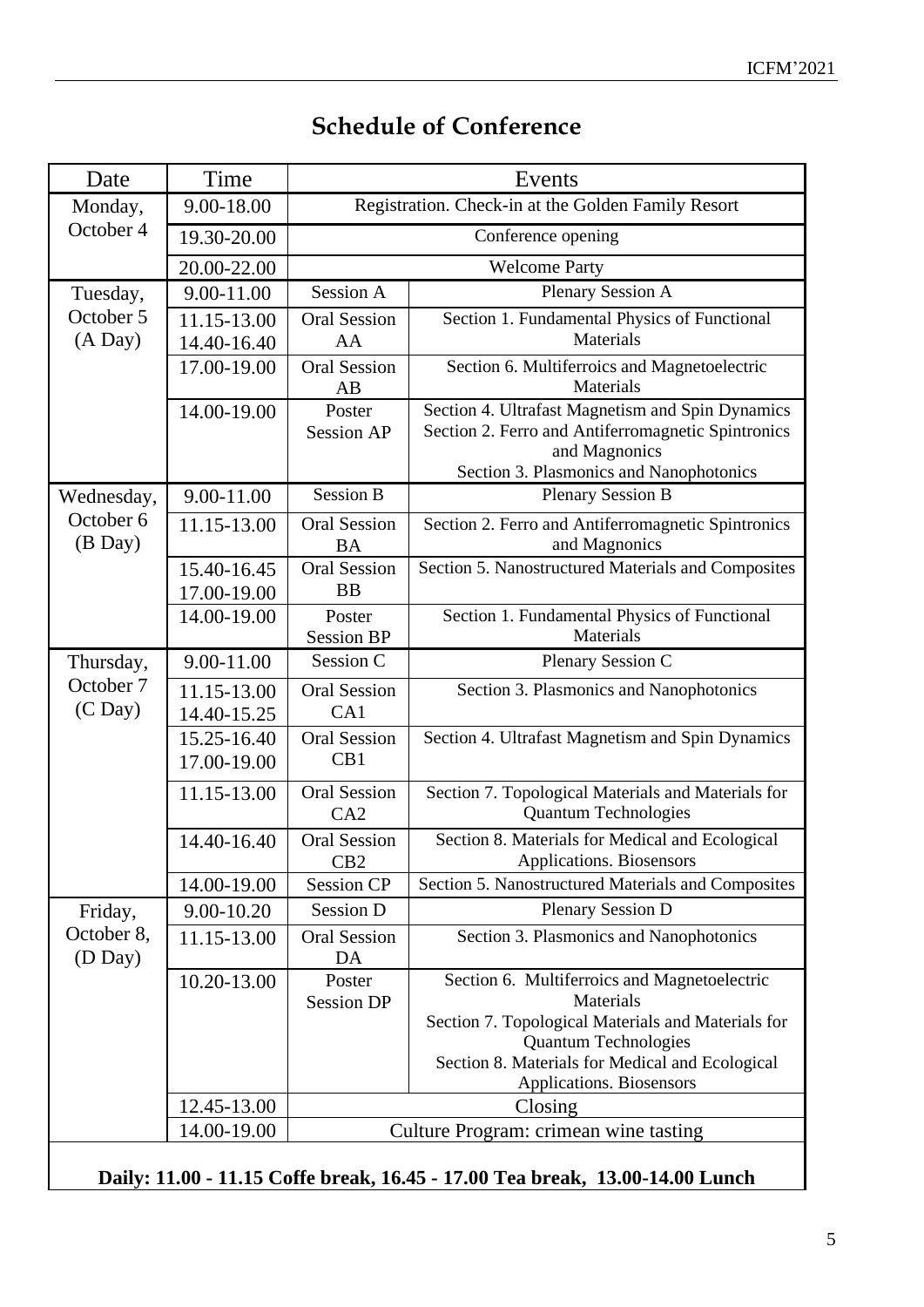## **Monday, October 4**

<span id="page-5-3"></span><span id="page-5-2"></span><span id="page-5-1"></span><span id="page-5-0"></span>

| $9.00 - 18.00$  | Registration. Check-in at the Golden Family Resort                                        |
|-----------------|-------------------------------------------------------------------------------------------|
| $19.30 - 20.00$ | <b>Conference Opening</b><br><b>Chairs:</b> Berzhansky V.N., Nikitov S.A., Belotelov V.I. |
| $20.00 - 22.00$ | <b>Welcome Party</b>                                                                      |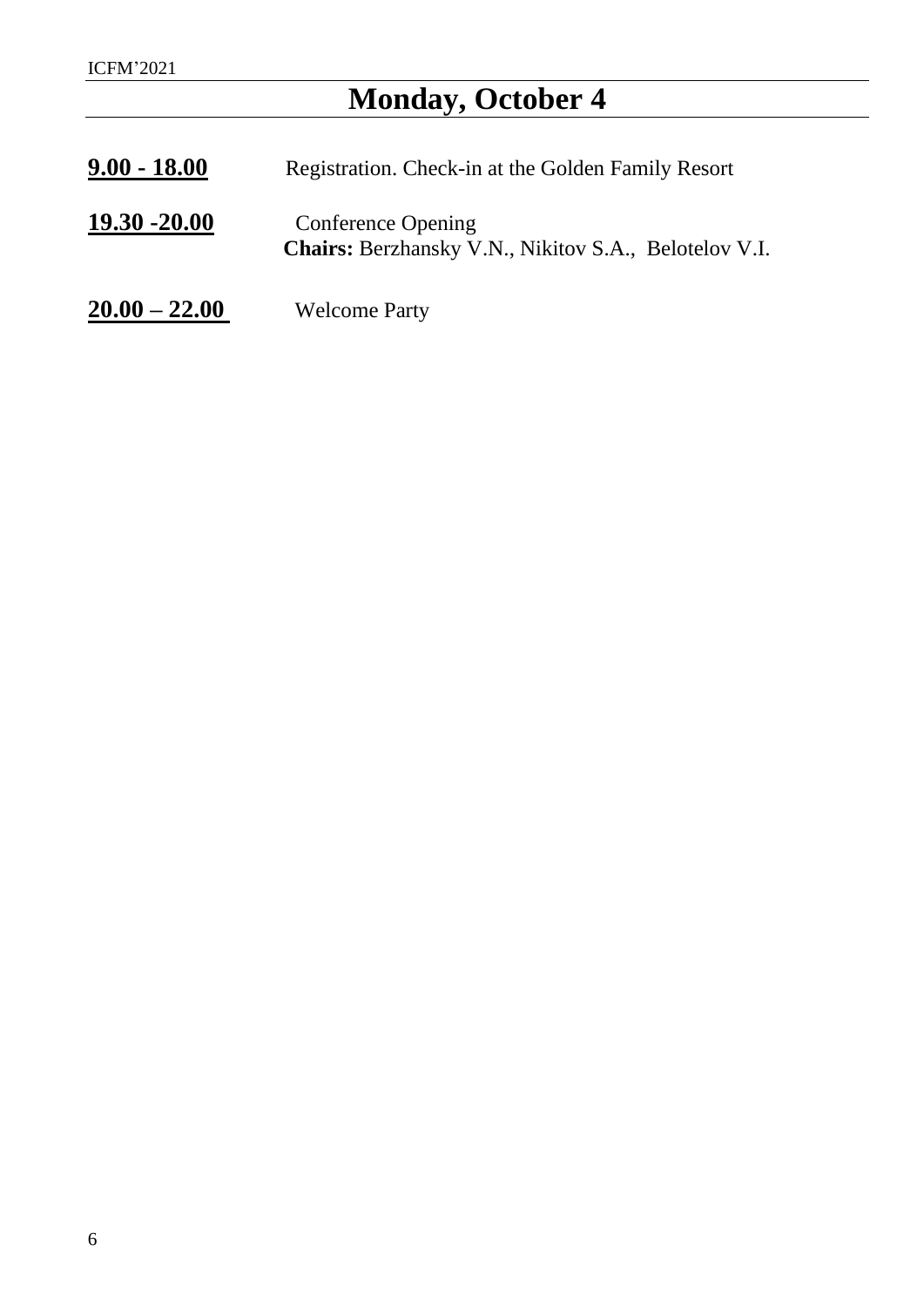### **Tuesday, October 5, A Day**

### **Hall A**

### <span id="page-6-0"></span>**9.00-11.00**

### **Plenary Session A**

 **Chair:** Zvezdin A.K.

- A-L/1 **Chiral spintronics of helimagnets** *(Invited)* Ustinov Vladimir
- A-L/2 **Advances in topological and switchable plasmonics** *(Invited)* Harald Giessen
- A-L/3 **Transverse magnetic routing of light emission and plasmon-to-exciton spin conversion in semiconductor-metal hybrid nanostructures**  *(Invited)* Akimov I.A.

### <span id="page-6-1"></span>**11.15 – 13.00 Oral Session AA**

#### **Section 1. Fundamental Physics of Functional Materials**

**Chairs:** Fraerman А.А., Lyubutin I.S.

- AA-1L/1 **Orbital effects in solids: recent progress** *(Invited)* Streltsov S.V.
- AA-1O/1 **NMR spectroscopy of helical magnetic systems** Gippius A.A., Tkachev A.V., Zhurenko S.V.
- AA-1O/2 **Dark type discrete magnetic breathers and their stability in monoaxial chiral helimagnet** Ekomasov E.G., Ovchinnikov A.S., Bostrem I.G., Sinitsyn V.E., Fakhretdinov M.I. , Kishine J.
- AA-1O/3 **Magnetic phase diagram of Heusler alloys based on studies in pulsed magnetic fields up to 500 kOe and optical in situ studies up to 120 kOe** Kamantsev A.P., Koshkidko Yu.S., Dilmiyeva E.T., Koledov V.V., Shavrov V.G.
- AA-1O/4 **Electronic properties of the half-metallic ferromagnet Co2MnZ (Z = Al, Si, Ga, Ge) Heusler compounds** Semiannikova A.A., Perevozchikova Yu.A., Marchenkova E.B., Marchenkov V.V**.**
- AA-1O/5 **Looking inside a transition-metal cluster: Ba4NbTM3O<sup>12</sup> (TM=Mn, Rh, Ir).**

Komleva E.V., Khomskii D., Streltsov S.V.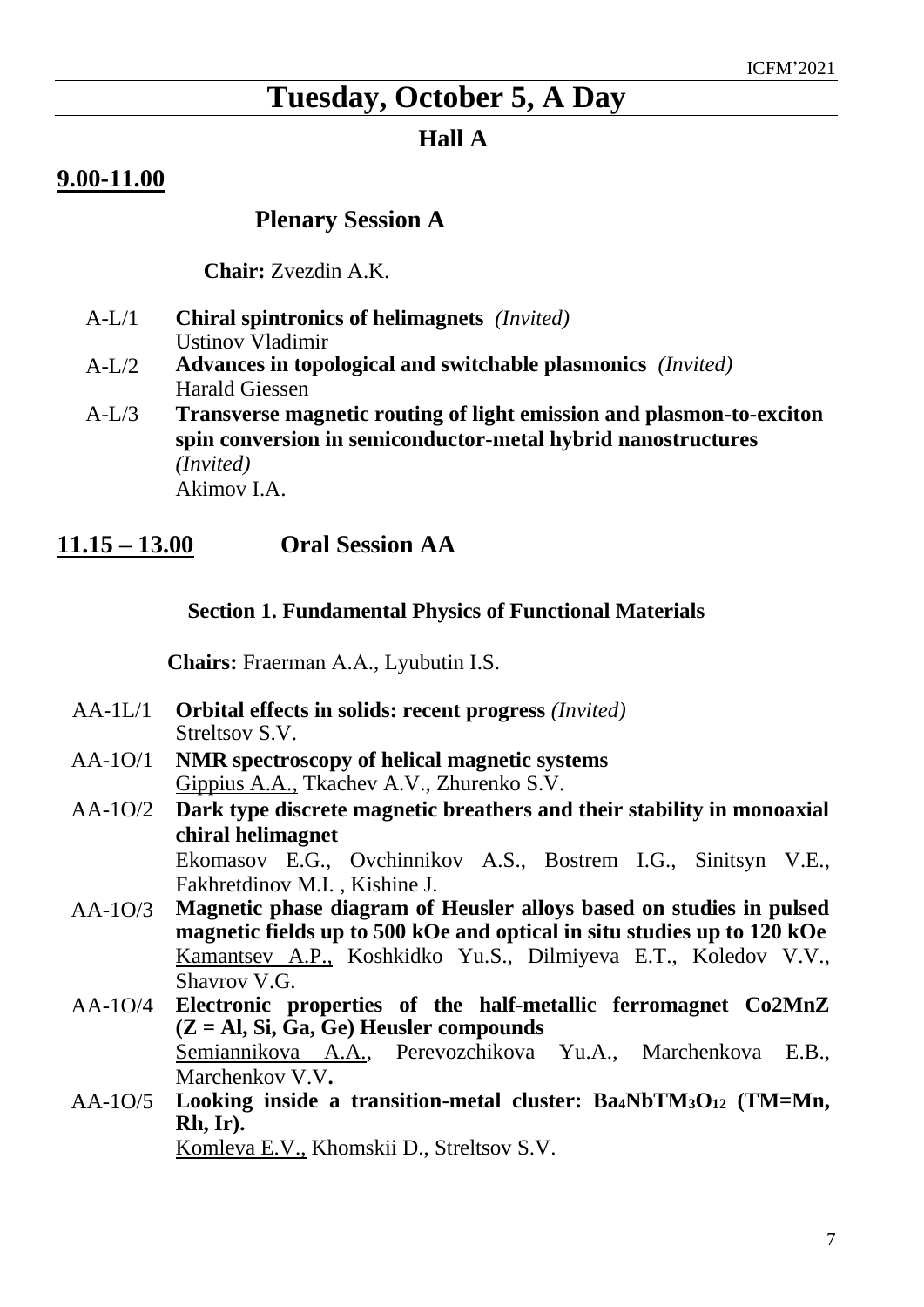#### ICFM'2021

### **14.40 – 16.40**

- AA-1O/6 **Iron Borate: Scientific Biography** Strugatsky M.B.
- AA-1O/7 **Magnetic properties and combined hyperfine interactions in FeBO<sup>3</sup> single crystals near the Neel temperature** Lyubutin I.S., Snegirev N.I., Chuev M.A., Starchikov S.S., Lyubutina M.V., Yagupov S.V. and Strugatsky M.B.
- AA-1O/8 **Temperature- and field-induced magnetic transitions in the cobaltcontaining borates** Kazak N.V., Bel'skaya N.A., Knyazev Yu.V., Molokeev M.S., Bezmaternykh L.N., Velikanov D.A., Yumashev V.V., Gavrilkin S.Yu., Ovchinnikov S.G.
- AA-1O/9 **Structural stability and magnetic properties of Fe-Ni-Al and Co-Ni-Sn Heusler alloys** Buchelnikov V.D., Sanosyan A.A., Sokolovskiy V.V., Miroshkina O.N., Gruner M.E.
- AA-1O/10 **In situ TEM study of phase transformations in nonstoichiometric Geisler alloy Ni46Mn41In<sup>13</sup>** Kuznetsov D.D., Kuznetsova E.I., Mashirov A.V., Loshachenko A.S., Danilov D.V., Shandryuk G.A., Kalashnikov V.S., Shavrov V.G., Koledov V.V.
- AA-1O/11 **Material based on superconduct YBaCuO used on magnetic levitation** Karpukhin D.A., Terentyev Yu.A., Shavrov V.G., Koledov V.V., Malinetsky G.G., Sysoev M.A., Brazhnik P.S., Zimenkova T.S., Kurenkov P.V., Kamynin A.V., Drozdov B.V., Kovalev K.L., Safonov A.A., Poltavets V.N., Shillo S.V., Nizhelsky I., Babachanakh A.V., Balabanov V.K., Herman I.V., Laryukhin V.S., Petrov A.O., Fongratovsky S.V., Kamantsev A.P., Dilmieva E.T., Samvelov A.V., Palchaev D. K.
- AA-1O/12 **Machine learning methods for modeling multicomponent alloys** Chtchelkatchev N.M., Ryltsev R.E.
- AA-1O/13 **Impacts of exchange correlation effects on the ground state properties of Fe-Rh alloy**  Sokolovskiy V.V., Pavlukhina O.O., Baigutlin D.R., Buchelnikov V.D.

### <span id="page-7-0"></span>**17.00-19.00 Oral Session AB**

### **Section 6. Multiferroics and Magnetoelectric Materials**

**Chair:** Pyatakov A.P.

AB-6O/1 **Magnetoelectric effect in perovskite – based multiferroics RCrO3** Zvezdin A.K., Gareeva Z.V., Chen X.M.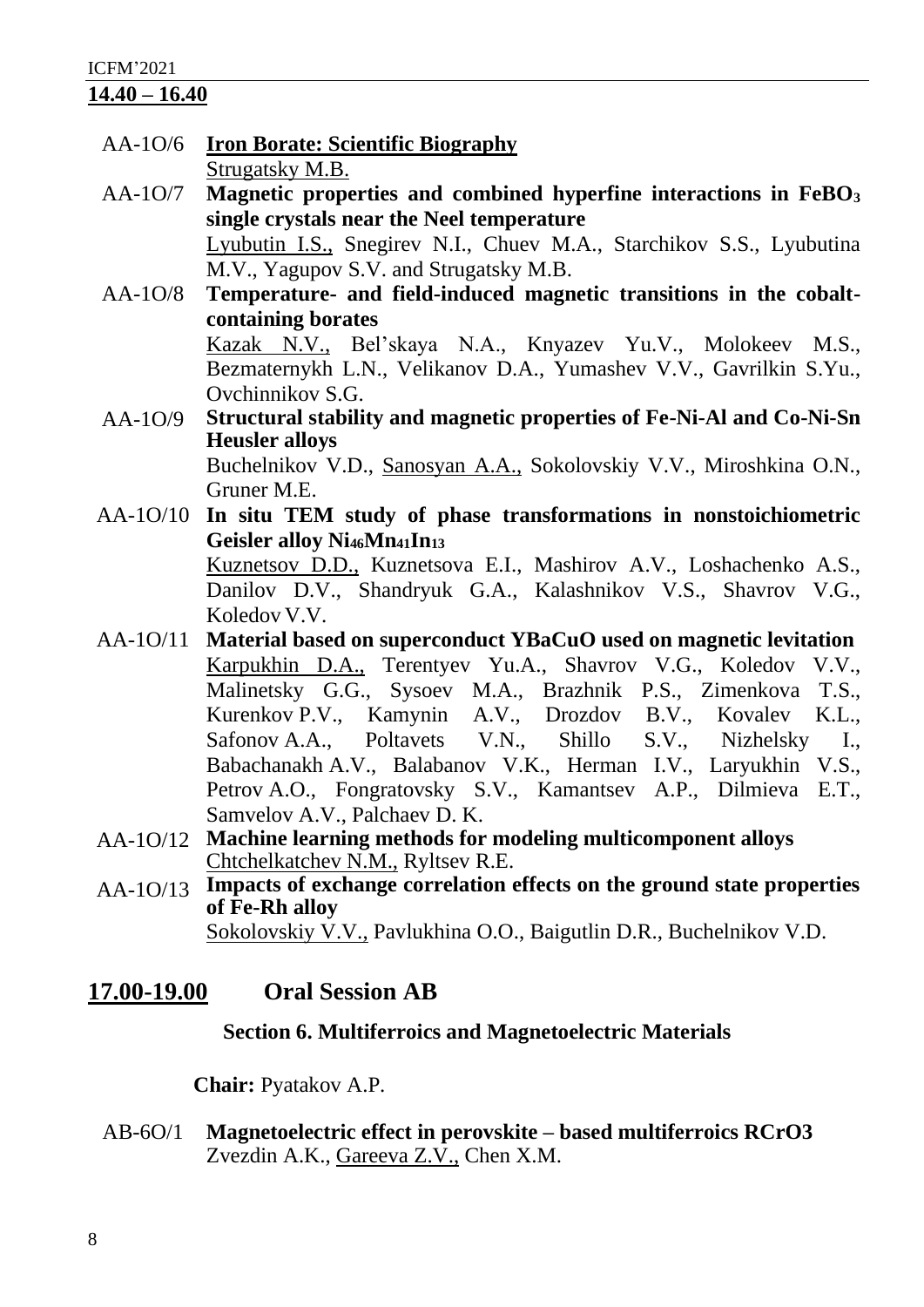- AB-6O/2 **Transformation of micromagnetic structures arising in uniaxial films with the flexomanitoelectric effect in a magnetic field**  Vakhitov R.M., Guryanova V.R., Nizyamova A.R., Solonetsky R.V., Fomin V.V.
- AB-6O/3 **Nd-Fe exchange interaction in Nd ferroborate with multiferroic properties under optical pumping**

Gavrichkov V.A., Malakhovskii A.V., Ovchinnikov S.G.

- AB-6O/4 **Tailoring of stable induced domains near a charged domain wall in lithium niobate by probe microscopy** Kislyuk A.M., Kubasov I.V., Ilina T.S., Turutin A.V., Kiselev D.A., Temirov A.A., Malinkovich M.D., Parkhomenko Yu.N.
- AB-6O/5 **Gradient Magnetoelectric Current Sensor** Turutin A.V., Kuts V.V., Kubasov I.V., Kislyuk A.M., Leontiev V.S., Malinkovich M.D., Parkhomenko Yu.N.
- AB-6O/6 **Suppression of acoustic and thermal noises in magnetoelectric sensors based on bidomain lithium niobate** Turutin A.V., João V.V., Kubasov I.V., Kisl yuk A.M., Malinkovich M.D., Parkhomenko Yu.N., Kobeleva S.P., Sobolev N.A.

### **Hall A**

### <span id="page-8-0"></span>**14.00-19.00 Poster Session AP**

**14.00 – 14.40 Mandatory Contact Time**

**Section 4. Ultrafast Magnetism and Spin Dynamics**

- AP-4P/1 **Interference of spin waves excited by a train of fs-laser pulses in YIG** Kolosvetov A.A., Kozhaev M.A., Belotelov V.I., Chernov A.I.
- AP-4P/2 **Faraday rotation dependence of a highly focused Laguerre-Gaussian beam on the focusing position relative to the magnetic film** Fedorov A.Yu., Yavorsky M.A., Kozhaev M.A., Vikulin D.V., Barshak E.V., Bershansky V.N., Kapralov P.O., and Belotelov V.I.
- AP-4P/3 **Photoinduced dynamics of magnetization in TbCo2/FeCo multilayer structures**

Bezvikonnyy N.V., Gaponov M.S., Ovcharenko S.V.

AP-4P/4 **Selective and tunable excitation of standing spin waves by optical guided modes**

Krichevsky D.M., Ignatyeva D.O., Ozerov V.A. and Belotelov V.I.

- AP-4P/5 **Static and dynamic spin and orbital angular moments in ferromagnet** Osmanov R.S., Butrim V.I., Ivanov B.A.
- AP-4P/6 **Ultrafast magneto-elastic switching in ferromagnetic nanoparticles via picosecond pulses of surface acoustic waves**

Gurov. O.E., Golov A.V, Vlasov V.S., Kotov L.N., Temnov V.V.

AP-4P/7 **Selective excitation of magnetization precession in magnetophotonic crystals**

Sylgacheva D.A., Kozhaev M.A., Kalish A.N., Belotelov V.I.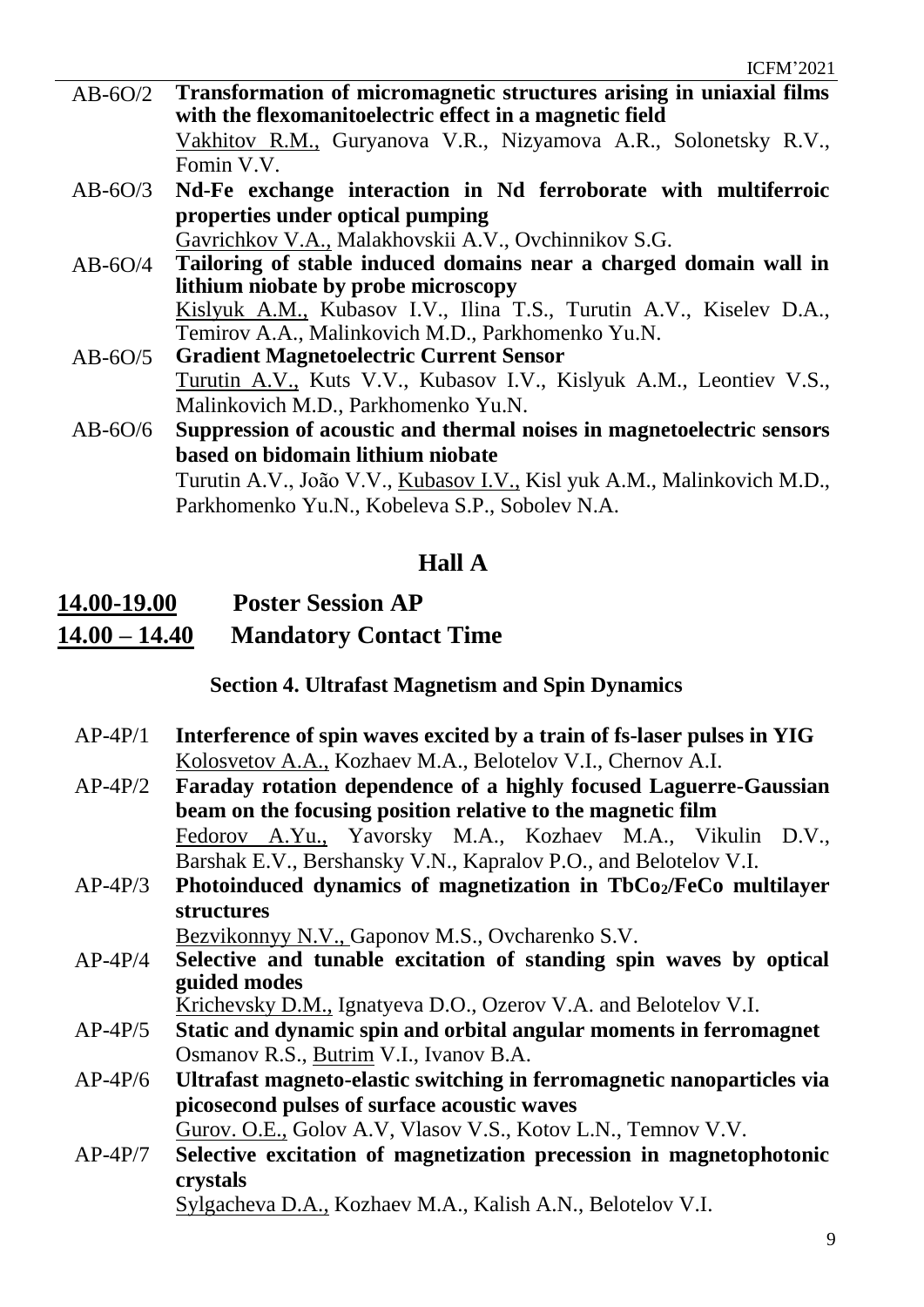- AP-4P/8 **Temperature dependence of Gilbert damping constant in permalloy/topological insulator heterostructures** Pakhomov A.S., Skirdkov P.N., Chernov A.I., Zvezdin K.A.
- <span id="page-9-0"></span>AP-4P/9 **Free-carrier generation dynamics induced by ultrashort intense terahertz pulses in silicon** Kudryavtsev A.V., Mishina E.D.

### **Section 3. Plasmonics and Nanophotonics**

- <span id="page-9-1"></span>AP-3P/1 **Magneto-Optical Response Enhancement by Surface Plasmon-Polariton Resonance in GGG/IGEF/Au Structure** Basiladze G.D., Tomilin S.V., Berzhansky V.N.
- AP-3P/2 **Excitation of different modes in magneto-photonic crystal with plasmonic subsystem**

Tomilina O.A., Tomilin S.V., Berzhansky V.N.

AP-3P/3 **High sensitive THz detector based on monolayer of WSe2 with plasmonic amplification**

Zaynullin F.A., Gorbatova A.V., Lavrov S.D.

AP-3P/4 **Broadband enhancement of TMOKE in nanostructured bismuthsubstituted iron-garnet films with hybrid localized and lattice modes** 

Ignatyeva D.O., Zimnyakova P.E., Karki D., Voronov A.A., Shaposhnikov A.N., Berzhansky V.N., Levy M., Belotelov V.I.

AP-3P/5 **Reflection electron loss spectroscopy and electronic structure silicon dioxide**

Parshin A.S.

- AP-3P/6 **Sensitivity enhancement of two-dimensional WSe2-based photodetectors by ordered Ag plasmonic nanostructures** Guskov A.A., Avdizhiyan A.Yu., Lavrov S.D., Galiev R.R., Gorbatova A.V.
- AP-3P/7 **Effects of strain and structure defects on polaritonic excitations dispersion in non-ideal lattices of coupled microcavities containing quantum dots**

Paladyan Yu., Fedorov S. and Rumyantsev V.

AP-3P/8 **Iron-garnet films on various substrates for magnetoplasmonic structures** Mikhailova T.V., Osmanov S.V., Skorokhodov E.V., Gusev S.A.,

Lyashko S.D., Karavainikov A.V., Kudryashov A.L., Nedviga A.S., Milyukova Е.Т., Semuk E.Yu., Boyko V.O., Linnik V.V., Berzhansky V.N. and Shaposhnikov A.N.

AP-3P/9 **Composite (SiO2-Au) films for magnetophotonics** Mikhailova T.V., Lyashko S.D., Osmanov S.V., Karavainikov A.V., Kudryashov A.L., Nedviga A.S., and Shaposhnikov A.N.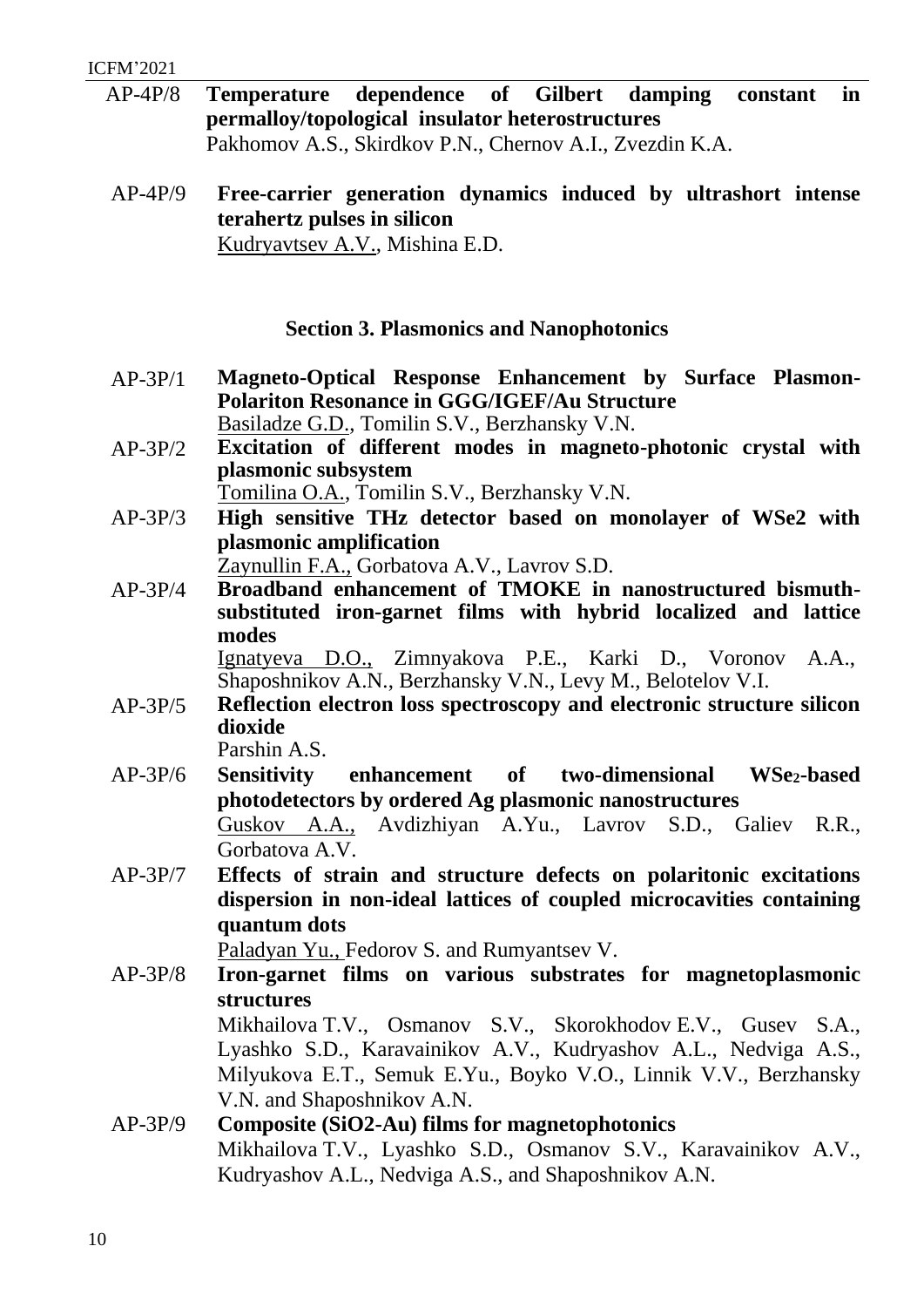|          |  | AP-3P/10 Garnet materials for nanophotonics: nanomechanical and Raman |  |
|----------|--|-----------------------------------------------------------------------|--|
| analysis |  |                                                                       |  |

Mikhailova T.V., Vysokikh Yu.E., Krasnoborodko S.Yu., Berzhansky V.N., Shaposhnikov A.N., Bulatov M.F., Churikov D.V.

AP-3P/11 **Modulation of light by acoustically perturbed layered nanostructures** Knyazev G.A., Sopko I.M., Belotelov V.I., Kapralov P.O

### **Section 2. Ferro and Antiferromagnetic Spintronics and Magnonics**

<span id="page-10-0"></span>AP-2P/1 **RF-Circulator based on surface acoustic waves non-reciprocity induced by magnetoelastic interaction** Andreev A.V., Safin A.R., Nikitov S.A.

AP-2P/2 **Spin wave control in magnon dielectric microcavities by ultrashort laser pulses**  Khramova A.E. , Kobecki M., Akimov I.A., Savochkin I.V.,

Kozhaev M.A., Shaposhnikoм A.N., Berzhansky V.N., Zvezdin A.K., Bayer М., Belotelov V.I.

AP-2P/3 **Magnetotransport properties of spin valves based on chiral helimagnets Dy and Ho** 

Zavornitsyn R.S. , Naumova L.I. , Milyaev M.A. , Makarova M.V. , Krinitsina T.P. , Proglyado V.V. , Maksimova I.K. , Ustinov V.V.

- AP-2P/4 **Spin-polarized conductance of point contacts with non-collinear magnetization of electrodes** Useinov N. Kh.
- AP-2P/5 **Dynamics of an exceptional point in a system of two coupled magnetic waveguides**

Temnaya O.S., Kalyabin D.V., Nikitov S.A.

- AP-2P/6 **Elastic Dipole Mechanism of the Collapse of Fano Resonances** Sukhorukova O.S., Tarasenko A.S., Tarasenko S.V., and Shavrov V.G.
- AP-2P/7 **Focusing and Caustic of Magnetoelastic Waves in Monocrystalline GaxFe100-x**

Borich M.A., Bakharev S.M., Savchenko S.P.

AP-2P/8 **Magnetoelastic Waves Anisotropy in Galfenol Crystal** Bakharev S.M., Borich M.A., Savchenko S.P.

AP-2P/9 **Study of mixing formulae application for description of the microwave properties of periodic structures** Bobrovskii S.Yu., Petrov D.A., Rozanov K.N.

- AP-2P/10 **Thin superconducting film in proximity with a ferromagnetic insulator** 
	- Seleznyov D.V., Yagovtsev V.O., Pugach N.G.
- AP-2P/11 **Polarization control of THz emission in spintronic multilayer structure [TbCo2/FeCo]x3**

Ovcharenko S.V., Khusyainov D.I., Gaponov M.S., Klimov A.A.

AP-2P/12 **Investigation of second-order magnetization precession modes in a two-layer ferromagnetic structure** Abramovski I.E., Vlasov V.S., Pleshev D.A., Kotov L.N., Shcheglov V.I.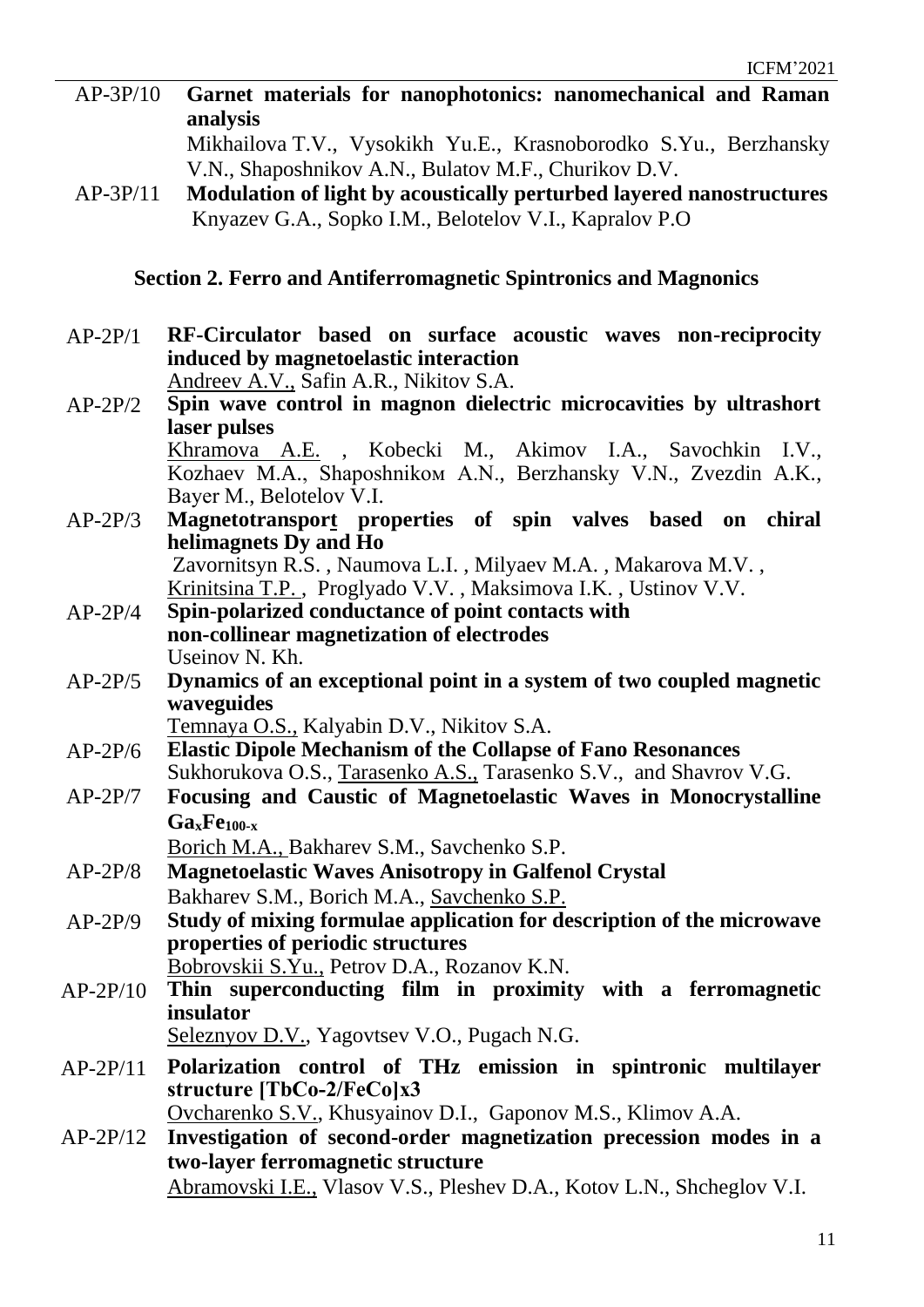### **Wednesday, October 6, B Day**

### **Hall A**

### <span id="page-11-0"></span>**9.00-11.00 Plenary Session B**

 **Chair :** Ustinov V.V.

- B-L/1 **Tunable spin-wave transport in magnonic microstructures** *(Invited)* Sadovnikov A.V., Beginin E.N., Nikitov S.A.
- B-L/2 **Exchange interaction under optical pumping and ultrahigh pressure in magnetic insulators** *(Invited)*  Gavrichkov V.A., Polukeev S.I., Ovchinnikov S.G.
- B-L/3 **Light-matter interactions in metal-dielectric nanocavities with tunable permittivity: fundamentals and applications** *(Invited)* Maccaferri Nicolòrea

### <span id="page-11-1"></span>**11.15 -13.00 Oral Session BA**

### **Section 2. Ferro and Antiferromagnetic Spintronics and Magnonics**

**Chair:** Nikitov S.A

- <span id="page-11-2"></span>BA-2L/1 **Spin-torque diodes: from fundamental research to applications**  *(Invited)* Zvezdin K.A.
- BA-2O/1 **Spin injection switching on and switching off** Bebenin N.G.
- BA-2O/2 **Detection of sub-THz frequency signals based on an antiferromagnet** Safin A.R.
- BA-2O/3 **Magnonic control of the superconducting spiral spin valve** Pugach N.G., Gusev N.A., Safonchik M.O., Belotelov V.I.
- BA-2O/4 **Peculiarities of magnetoelastic waves focusing in thick YIG film** Bakharev S.M., Borich M.A.
- BA-2O/5 **Investigation of the phase propagation of SMSW in a YIG film by the BLS method.**

Gubanov.V.A., Sadovnikov A.V.

### **14.40 - 15.40**

BA-2O/6 **Influence of the thin magnetic films anisotropy on detection of the magnetoelastic fields under magnetic field amplitude-modulated excitation** Pleshev D.A., Asadullin F.F., Vlasov V.S., Kotov L.N., Shcheglov V.I.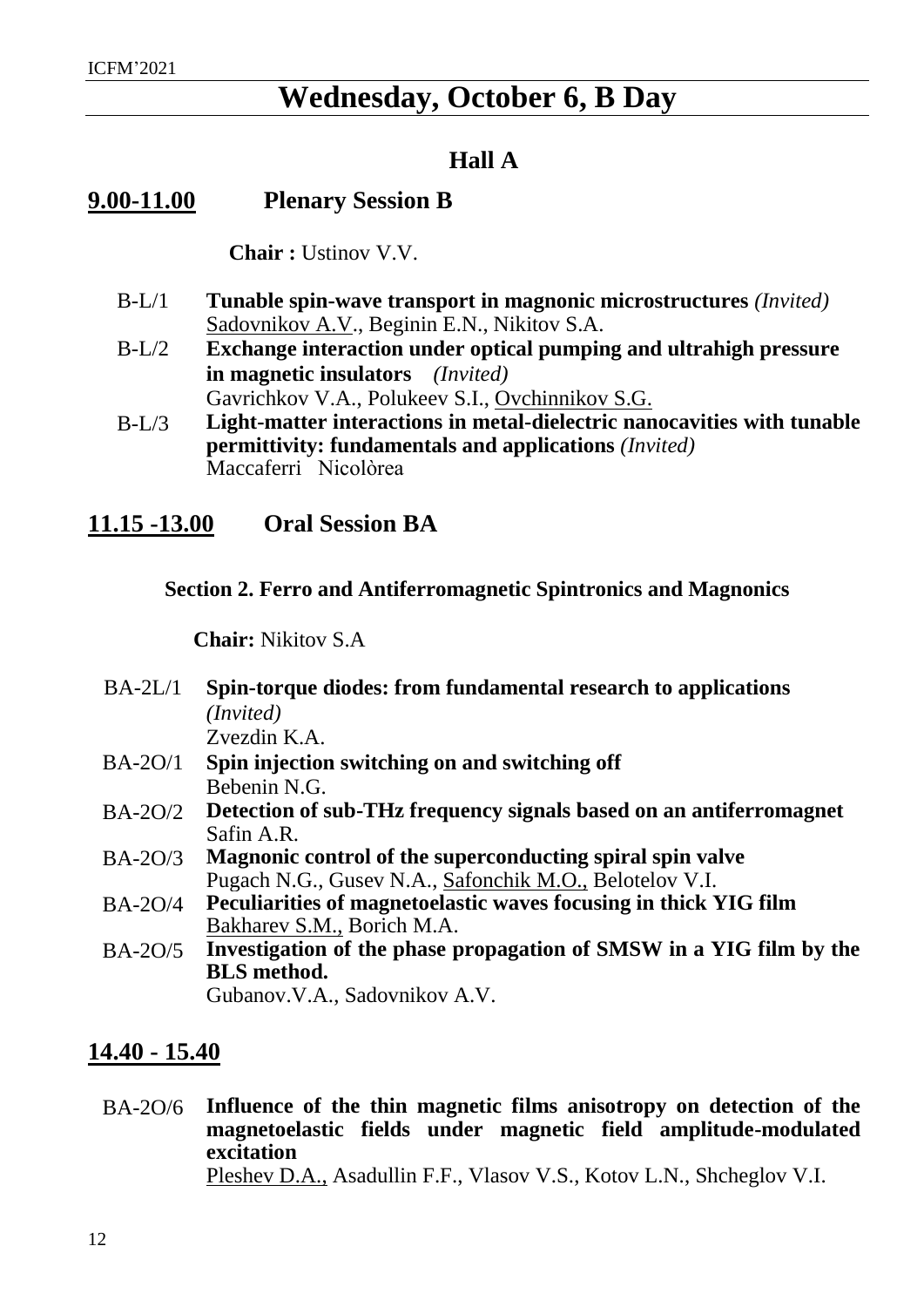- BA-2O/7 **Temperature tuning of orthoferrite-based spin-Hall oscillator** Meshcheryakov A.A., Safin A.R., Kalyabin D.V., Nikitov S.A., Mednikov A.M.
- BA-2O/8 **Spin-wave beams formation in 3D magnonic arrays** Khutieva A.B., Beginin E.N., Sheshukova S.E., Sadovnikov A.V.
- BA-2O/9 **Spin pumping experiment in heterostructures La0.7Sr0.3MnO3/SrIrO3 and La0.7Sr0.3MnO3/Pt** Atsarkin V.A., Demidov V.V., Ovsyannikov G.A., Shaikhulov T.A., Stankevich K.V.

### <span id="page-12-0"></span>**15.40 -16.45 Oral Session BB**

### **Section 5. Nanostructured Materials and Composites**

**Chairmen:** Bebenin N.G.

<span id="page-12-1"></span>**BB-O/1 Nanowires of various types: production, study of the structure and magnetic properties, possible applications Murz**

Zagorskiy D., Doludenko I., Cherkasov D., Zhigalina O., Khaibullin R.

- **BB-O/1 Fabrication and characterization of FeNi-based thin film periodic microstructures for high frequency applications** Svalov A.V., Buznikov N.A., Melnikov G.Yu., S.M.Bhagat, Kurlyandskaya G.V.
- **BB-O/2 Valley polarization effects in TMDC and iron garnet heterostructures** Kravtsov V., Ivanova T., Abramov A.N., Shilina P.V., Kapralov P.O., Krizhanovskii D.N., Berzhansky V.N., Belotelov V.I., Shelykh I.A., Chernov A.I., Iorsh I.V.

### **17.00-19.00**

- BB-5O/3 **Theoretical study of magnetoimpedance effect in multilayered film in the presence of ferrogel** Buznikov N.A., Kurlyandskaya G.V.
- BB-5O/4 **Multimagnetic core/shell microwires with asymmetric nano-shell** Kolesnikova V., Baraban I., Vazquez M., Gorshenkov M., Rodionova V.
- BB-5O/5 **Bismuth-substituted Yttrium Iron Garnet locally crystallized by laser at controlled gas atmosphere** Shelaev A.V., Sgibnev E.M , Salatov A.V., Tananaev P.N.,

Yankovskii G.M., Baryshev A.V. BB-5O/6 **Cryogenic transmission electron microscopy in material science**  Vasiliev A.L.

BB-5O/7 **THz radiation spectra of nanowires of magnetic metals** Fomin L., Krishtop V., Zagorskiy D., Doludenko I.,Chigarev S.,Vilkov E., Zhukova E.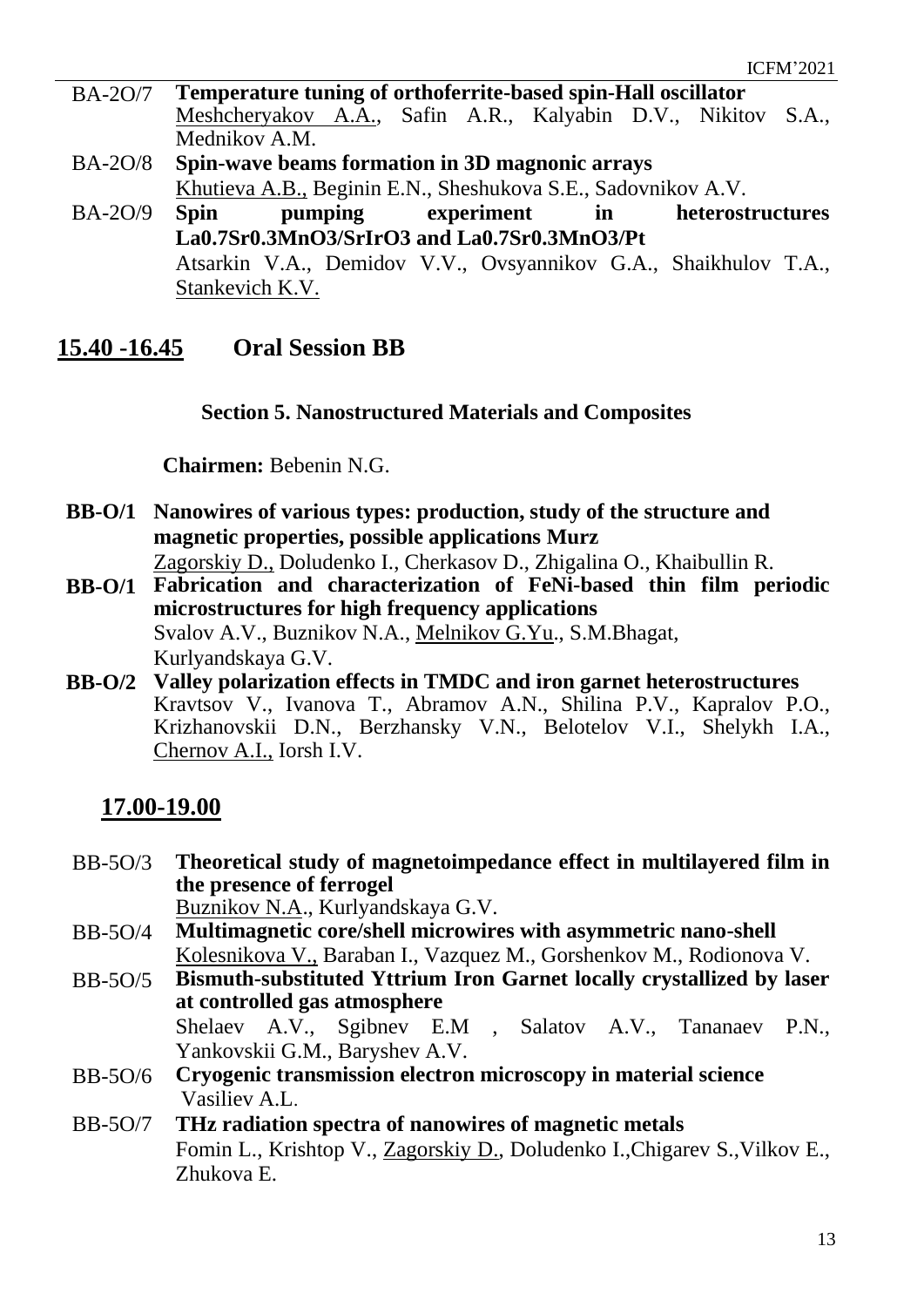BB-5O/8 **Property control of h-BN nanosheets via tailoring of its orientation and composition** 

Merenkov I.S., Varrla E.

BB-5O/9 **Crystallization of bismuth-substituted yttrium iron garnet under low power femtosecond laser irradiation** Sgibnev E.M., Shelaev A.V., Kulikova D.P., Salatov A.V., Tananaev P.N., Yankovskii G.M., Baryshev A.V.

### **Hall A**

### <span id="page-13-0"></span>**14.00 - 19.00 Poster Session BP 14.00 – 14.40 Mandatory Contact Time**

### **Section 1. Fundamental Physics of Functional Materials**

- BP-1P/1 **Exciton Phase in Strongly Correlated Systems with the Spin Crossover** Orlov Yu.S., Nikolaev S.V., Dudnikov V.A., Ovchinnikov S.G.
- BP-1P/2 **Spin states of an anisotropic non-Heisenberg ferrimagnet** Kosmachev O.A., Krivtsova A.V., Matyunina Ya.Yu., Fridman Yu.A.
- BP-1P/3 **Electronic and magnetic properties of novel iron oxides Fe4O<sup>5</sup> and Fe5O<sup>6</sup> at high pressures** Zhandun V.S., Draganyuk O.N.
- BP-1P/4 **Structural, magnetic and electronic properties of Fe-Ge-Al from first principles**

Zagrebin M.A., Matyunina M.V., Sokolovskiy V.V., Buchelnikov V.D.

- BP-1P/5 **Light-Induced Ultrafast Quantum Relaxation Dynamics of Magnetically Ordered Spin Crossover Systems under High Pressure** Orlov Yu.S., Nikolaev S.V., Ovchinnikov S.G.
- BP-1P/6 **Polarization eigenmodes in uncorrelated disordered magnetic media**  Niyazov R.A., Kozhaev M.A., Belotelov V.I.
- BP-1P/7 **Aharonov–Bohm Interferometry Based on Helical Edge States** Niyazov R.A., Aristov D.N., Kachorovskii V.Yu.
- BP-1P/8 **Influence of duration of electropulse treatment on structure and martensitic transformation of melt-spun TiNiCu alloys** Shelyakov A.V., Sitnikov N.N., Zaletova I.A., Borodako K.A. , Vysotina E.A.
- BP-1P/9 **Structural and thermal stability of B20-type monogermanides synthesized under high pressure** Magnitskaya M.V., Chtchelkatchev N.M., Kamaeva L.V., Tsvyashchenko A.V.
- BP-1P/10 **Synthesis and magnetic properties of ferrite ceramics Ba1-xSr<sup>x</sup> Fe12O19**.

Zhivulin V.E., Boldin A.A. , Taskaev S.V., Vinnik D.A.

BP-1P/11 **Magnetocaloric properties in polycrystalline Mn5Si<sup>3</sup>** MashirovA.B., MusabirovI.I.,MitsiukV.I., KamantsevA.P., Shavrov V.G.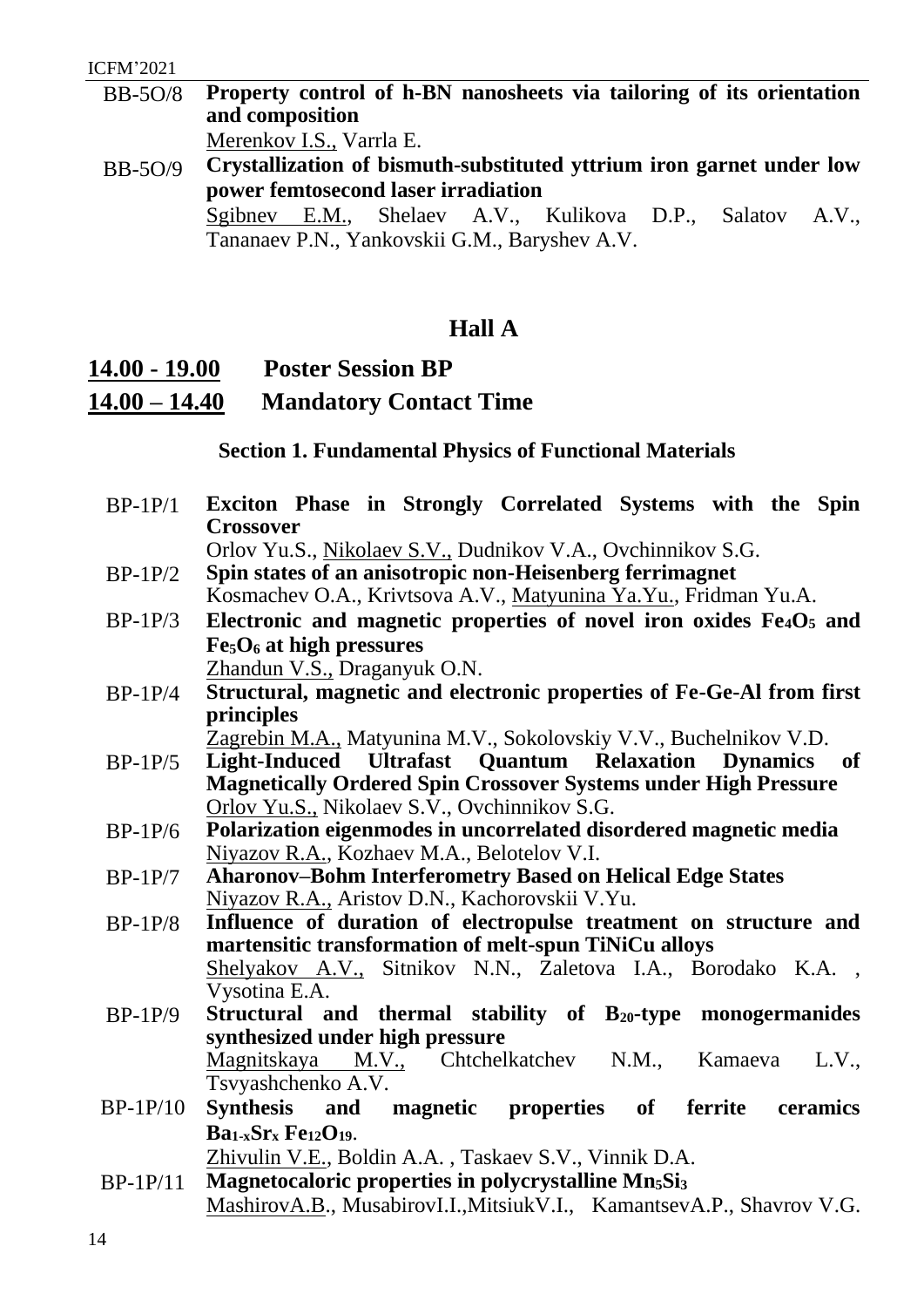| $BP-1P/12$ | Non-trivial features of magnetocaloric alloys of the system                                  |
|------------|----------------------------------------------------------------------------------------------|
|            | $MnCo_xNi_{1-x}Ge_{1.05}$                                                                    |
|            | Valkov V.I., Golovchan A.V., Kovalev O.E. Gribanov I.F.,                                     |
|            | Sivachenko A.P., Mitsiuk V.I., Mashirov A.V.                                                 |
| $BP-1P/13$ | The critical currents of superconducting rhodium borides                                     |
|            | Lachenkov S. A., Vlasenko V. A., Kasyanov V. S., Gavrilkin S.Yu.,                            |
|            | Kirillova V. M., Dementyev V. A., Sdobyrev V.V.                                              |
| $BP-1P/14$ | <b>Investigation of Fe<sub>49</sub>Rh</b> <sub>51</sub> alloy by wide-field Kerr microscopy  |
|            | Taaev T.A., Soldatov I.V., Amirov A.A., Aliev A.M., Schäfer R.                               |
| $BP-1P/15$ | Multigap superconductivity and electron correlations in Mo <sub>8</sub> Ga <sub>41</sub> and |
|            | Mo <sub>4</sub> Ga <sub>20</sub> Sb as seen by NMR and NQR spectroscopy                      |
|            | Gunbin A.V., Tkachev A.V., Zhurenko S.V., Gippius A.A.,                                      |
|            | Verchenko V.Yu., Shevelkov A.V.                                                              |
| $BP-1P/16$ | Magnetic transitions in the Co <sub>2.5</sub> Ge <sub>0.5</sub> BO <sub>5</sub>              |
|            | Belskaya N.A., Kazak N.V., Vasilev A.D., Bezmaternykh L.N.,                                  |
|            | Velikanov D.A., Gavrilkin S.Yu., Ovchinnikov S.G.                                            |
| $BP-1P/18$ | <b>Magnetic birefringence of acoustic vortices in Iron Borate</b>                            |
|            | Prilepsky D.Yu., Strugatsky M.B.                                                             |
| $BP-1P/19$ | Transformation of longitudinal sound in iron borate controlled by                            |
|            | magnetic field                                                                               |
|            | Strugatsky M., Skibinsky M., Yagupov S., Khizhn V.                                           |
| $BP-1P/20$ | Flux growth of $Fe0.94Me0.06 BO3 (Me = Al, Ga, Sc) single crystals$                          |
|            | Mogilenec Yu., Seleznyova K., Yagupov S., Seleznev K., Nauhatsky I.,                         |
|            | Maksimova E., Strugatsky M.                                                                  |
| $BP-1P/21$ | Dipole-dipole contribution to magnetocrystalline anisotropy constants                        |
|            | of iron-gallium borates                                                                      |
|            | Seleznyova K., Strugatsky M., Mogilenec Yu., Yagupov S., Kliava J.                           |
| $BP-1P/22$ | Influence of arsenic substitution for phosphorus on the helimagnetic                         |
|            | structure of FeP                                                                             |
|            | Zhurenko S.V., Tkachev A.V., Gunbin A.V., Chernyavskii I.O.,                                 |
|            | Morozov I.V., Moskvin A.S., Gippius A.A.                                                     |
| $BP-1P/23$ | Thermal radiation from a magnetized semiconductor                                            |
|            | Bychkov I.V., Kuzmin D.A., Shavrov V.G.                                                      |
| $BP-1P/24$ | Isotopically modified single crystal silicon as functional material:                         |
|            | effect of isotopic composition on lattice constant                                           |
|            | Sozontov E.A.                                                                                |
| $BP-1P/25$ | Influence of the dislocation density on the dynamic yield stress under                       |
|            | high strain rate deformation                                                                 |
|            | Varyukhin V.N., Malashenko V.V., Malashenko T.I.                                             |
| $BP-1P/26$ | <b>Exchange interactions in TbCu<sub>2</sub></b>                                             |
|            | Golovchan A.V., Nirkov N.Yu., Andreychenko E.P., Mitsiuk V.I.,                               |
|            | Mashirov A.V.                                                                                |
| $BP-1P/27$ | <b>Fermi surface nesting of Fe3Ga4 alloy</b>                                                 |
|            | Sokolovskiy V.V., Miroshkina O.N., Zagrebin M.A., Baigutlin D.R.,                            |
|            | Buchelnikov V.D.                                                                             |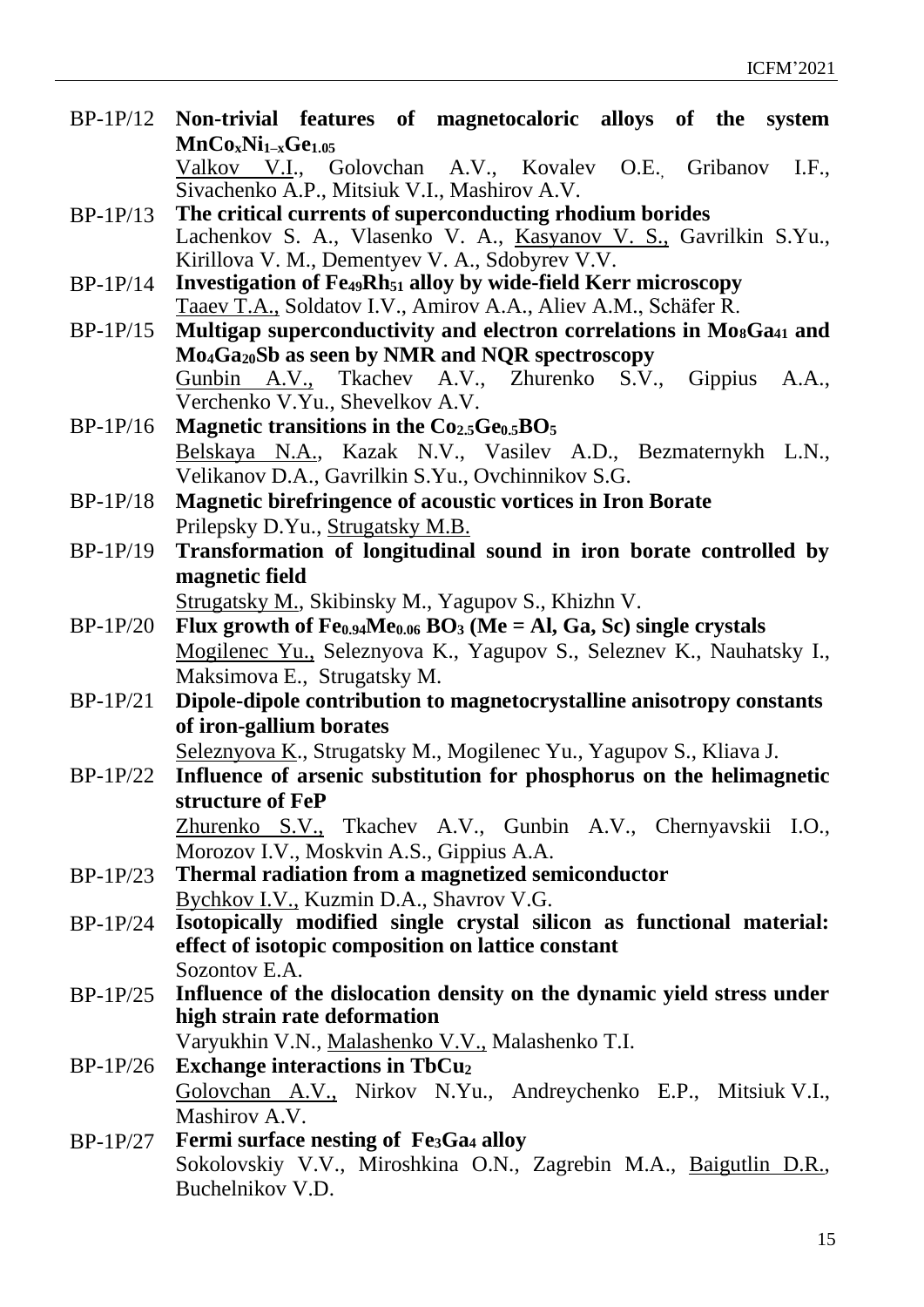| <b>ICFM'2021</b> |                                                                                                                                       |
|------------------|---------------------------------------------------------------------------------------------------------------------------------------|
| $BP-1P/28$       | Quantum-chemical modeling of the efficiency of using polyarylenes in                                                                  |
|                  | interface structures                                                                                                                  |
|                  | Kalimullina L.R., Lachinov A.N., Baybulova G.Sh.                                                                                      |
| $BP-1P/29$       | Spontaneous phase transitions in the bubble lattice of ferrite-garnet                                                                 |
|                  | film                                                                                                                                  |
|                  | Siryuk Yu.A., Bezus A.V., Bondar E.D., Kononenko V.V.                                                                                 |
| $BP-1P/30$       | Experimental studies and <i>ab initio</i> calculations of $Tb_2Ti_2O_7$ and                                                           |
|                  | $(Er0.05Y0.95)2Sn2O7 pyrochlore systems properties$                                                                                   |
|                  | Spiridonova A.V., Romanova I.V., Nedopekin O.V.                                                                                       |
| $BP-1P/31$       | Thermal transient mechanical loss in Ni-Mn-Ga alloys                                                                                  |
|                  | Kaminskii V.V., Kalganov D.A.                                                                                                         |
| $BP-1P/32$       | Formation of the equilibrium lattices of stripe domain structure in the                                                               |
|                  | ferrite-garnet film                                                                                                                   |
|                  | Siryuk Yu.A., Bezus A.V., Bondar E.D., Kononenko V.V.                                                                                 |
| $BP-1P/33$       | Atomic-force microscopy: Application to investigation of surface                                                                      |
|                  | morphology of R 2 Fe 14 B functional materials                                                                                        |
|                  | Kaminskaya T.P., Pelevin I.A., Paukov M.A., Tereshina I.S.                                                                            |
| $BP-1P/34$       | Thermal Behaviour of Hollandite-like Solid Solutions in the TiO2-                                                                     |
|                  | K2O-MnO-Al2O3System                                                                                                                   |
|                  | Saunina S.I., Tretyachenko E.V., Maksimova L.A., Vikulova M.A.,                                                                       |
|                  | Zakharyevich D.A., Gorokhovsky A.V., Iagafarov Sh.Sh.                                                                                 |
| $BP-1P/35$       | Influence of multi-axial isothermal forging on the stability of                                                                       |
|                  | martensitic transformation in the Heusler alloy of the Ni-Mn-Ga                                                                       |
|                  | system                                                                                                                                |
| $BP-1P/36$       | Gaifullin R.Yu., Musabirov I.I., Safarov I.M., Galeyev R.M.<br>Phase states and spectra of isotropic non-heisenberg magnet with $s=2$ |
|                  | Kosmachev O.A., Fridman Yu.A., Ivanov B.A.                                                                                            |
| $BP-1P/37$       | Phase states of spin-1 Ising-like magnetic with strong single-ion                                                                     |
|                  | anisotropy                                                                                                                            |
|                  | Yarygina E.A., Klevets Ph.N., Fridman Yu.A.                                                                                           |
| $BP-1P/38$       | Is it possible to control stress states in metals by conducting polymers                                                              |
|                  | Lachinov A.N., Galiev A.F., Karamov D.D., Lachinov A.A.                                                                               |
| $BP-1P/39$       | Theoretical prediction of the structure and electronic properties                                                                     |
|                  | $M2AX phase (M=Fe, Cr, Mn; A=Al, Si; X=Cl)$                                                                                           |
|                  | <u>Tomilin F.N.</u> , Kozak V.V., Ivanova D.A., Fedorova N.A., Shubin A.A.,                                                           |
|                  | Ovchinnikov S.G.                                                                                                                      |
| $BP-1P/40$       | <b>Distant Efficiency of Magneto-optical Eddy Current Defectoscopy</b>                                                                |
|                  | Lugovskoy N., Berzhansky V.N.                                                                                                         |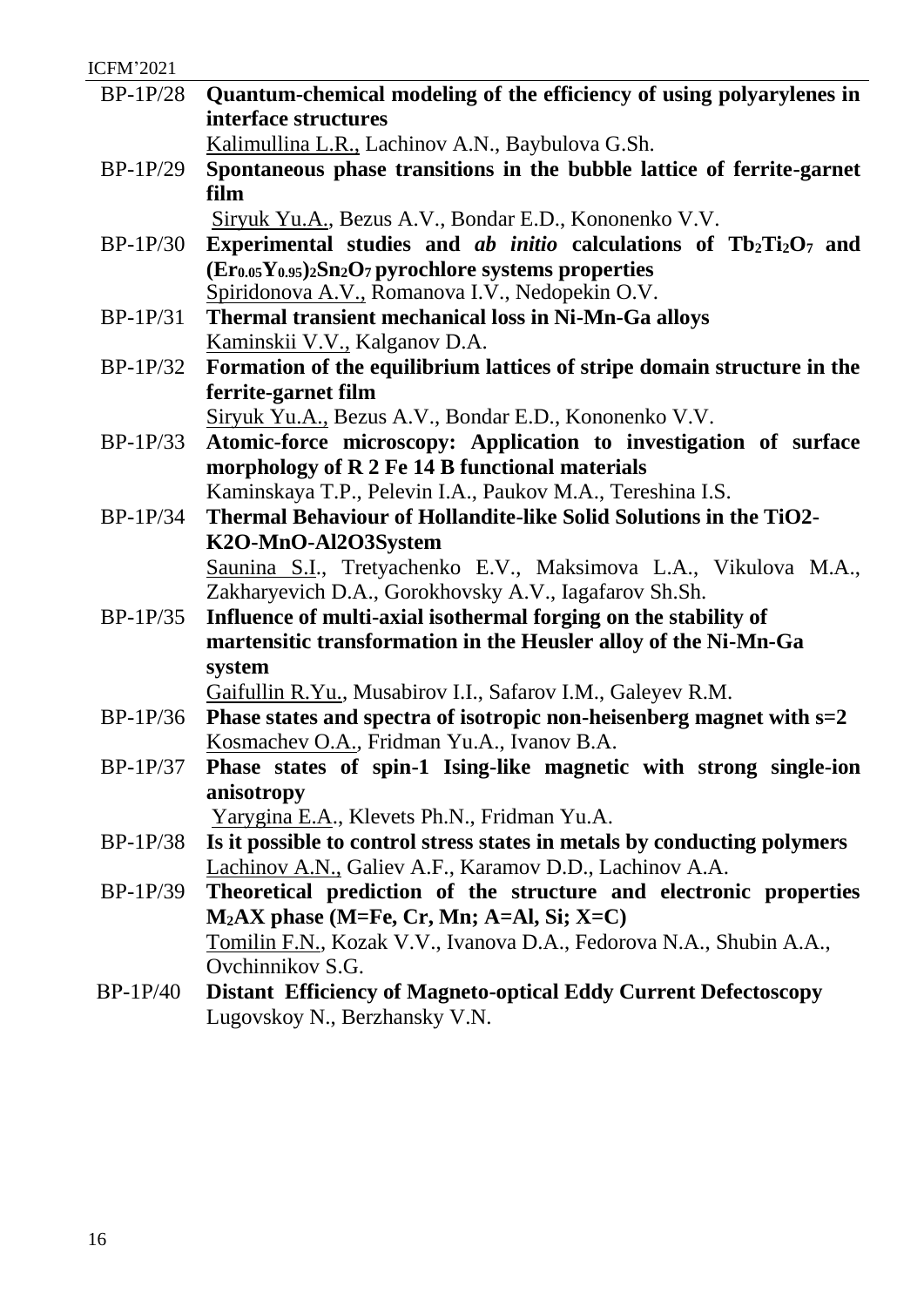### **Thursday, October 7, C Day**

### **Hall A**

### <span id="page-16-1"></span><span id="page-16-0"></span>**9.00 -11.00 Plenary Session C**

 **Chair:** Ovchinnikov S.G.

- C-L/1 **Resolving chicken-or-egg causality dilemma for magneto-structural phase transition in FeRh in high magnetic fields** *(Invited)* Kimel A. V.
- $C-I/2$ **Control of interlayer exchange interaction in multilayer magnetic nanostructures: magnetoelectric and magnetocaloric effects** *(Invited)* Fraerman А.А.
- $C-I/3$ **On the magnetoelectricity in micromagnetism. The electric fieldinduced nucleation of 180**⁰**-, 90**⁰**-, and 0**⁰**- domain walls** *(Invited)* Pyatakov Alexander

### <span id="page-16-2"></span>**11.15 -13.00 Oral Session CA1**

### **Section 3. Plasmonics and Nanophotonics**

 **Chair:** Bychkov I.V.

- CA1-3L/1 **Anomalous magneto-optical effects in high index contrast magnetooptical Mie resonators** *(Invited)* Lei Bi
- CA1-3O/2 **Magnetoplasmonic waveguides based on metal/opal composite** Kolmychek I.A., Romashkina A.M., Mamonov E.A., Novikov V.B., Gusev N.S., Sapozhnikov M.V., Golubev V.G., Murzina T.V.
- CA1-3O/1 **Magneto-optics of all-dielectric nanostructures with guided modes** Ignatyeva D.O., Voronov A.A., Karki D., Kozhaev M.A., Levy M., Belotelov V.I.
- CA1-3O/2 **Three-periodic one-dimensional magnetic photonic crystals** Dadoenkova N.N., Dadoenkova Yu.S., Panyaev I.S., Sannikov D.G.
- CA1-3O/3 **Plasmonics of magnetic and topological graphene-based nanostructures**

Kuzmin D.A., Bychkov I.V., Shavrov V.G., Temnov V.V.

### <span id="page-16-3"></span>**14.40 – 15.25**

- CA1-3O/4 **Linear and nonlinear surface plasmon polaritons** Dzedolik I.V.
- CA1-3O/5 **Surface plasmon polaritons in a hybrid layered structure based on graphene and phase change material** Kharitonova O.G., Bychkov I.V., Shavrov V.G., Kuzmin D.A.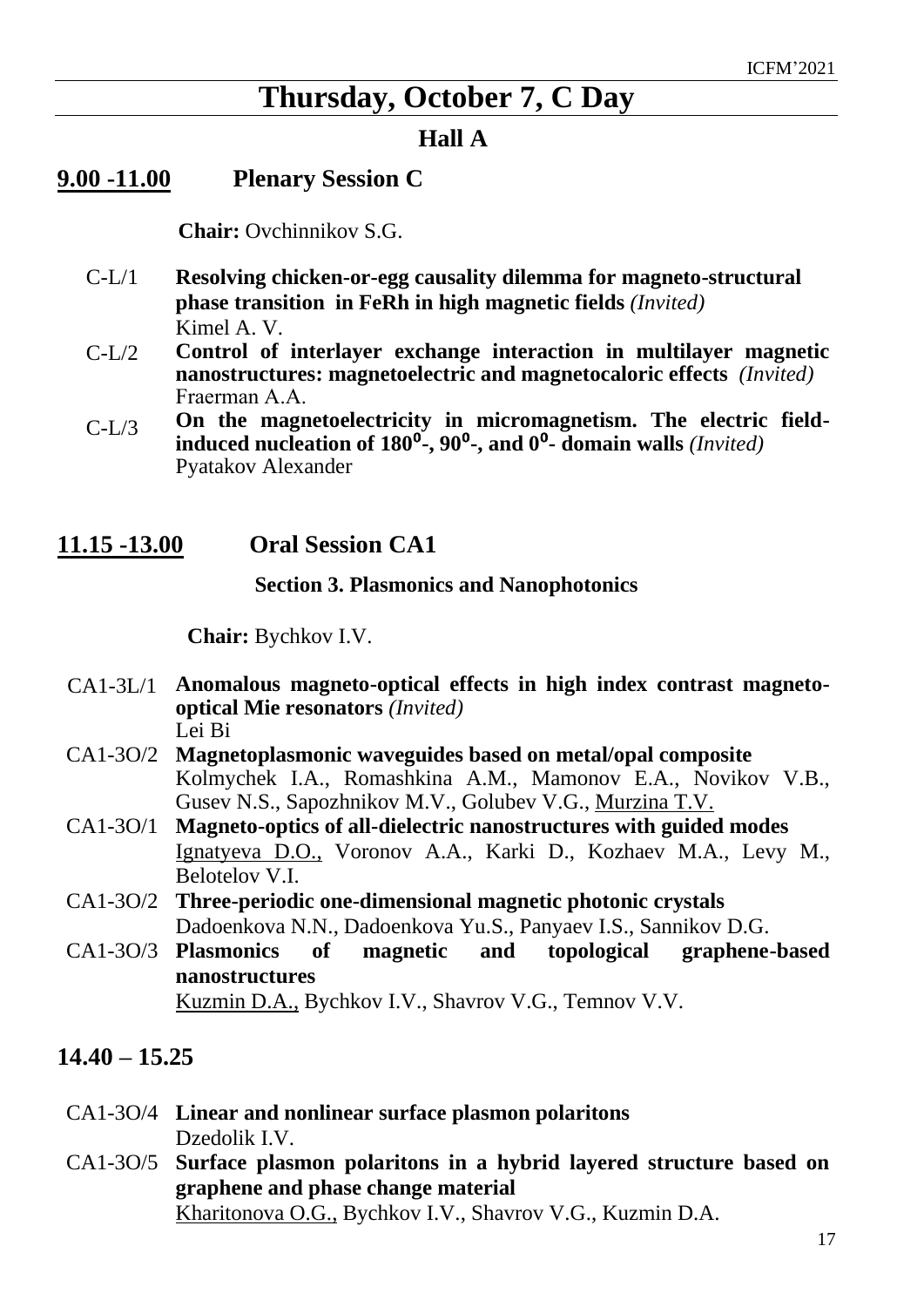- CA1-3O/6 **Excitation of surface plasmon polaritons in the vanadium dioxidesilicon dioxide-hyperbolic metasurface structure.** Usik M.O., Kuzmin D.A., Bychkov I.V., Shavrov V.G.
- CA1-3O/7 **MOD-made bismuth-substituted yttrium iron garnet and oxides for 1D magnetophotonic crystals** Efremova S.L., Salatov A.V., Kulikova D.P., Kasyanov A.A., Bykov I.V., Afanasiev K.N., Tananaev P.N., Baryshev A.V.
- CA1-3O/8 **Structural, optical and magneto-optical properties of binary NiFeOx/Pt nanofilm for hydrogen detecti**on Kulikova D.P., Efremova S.L., Afanasyev K.N., Bykov I.V., Baryshev A.V.

### **Hall A**

### <span id="page-17-0"></span>**15.25 -16.40 Oral Session CB1**

**Section 4. Ultrafast Magnetism and Spin Dynamics**

**Chair:** Belotelov V.I.

- CB1-4O/1 **Spin dynamics in ferrimagnets near the angular momentum compensation point**  Zvezdin A.K., Gareeva Z.V.
- CB1-4O/2 **Spin wave resonances excited by inverse Faraday effect in magnetophotonic microcavity** Kozhaev M.A., Krichevsky D.M., Sylgacheva D.A., Ozerov V.A., Belkova A.V., Evstigneeva S.A., Pakhomov A.S., Chernov A.I., Polulyakh S.N., Semuk E.Yu., Berzhansky V.N., Belotelov V.I.
- CB1-4O/3 **Spectrum evolution of magnetostatic waves optically excited by ultrafast magnetic anisotropy change** Khokhlov N.E., Filatov Ia.A., Gerevenkov P.I., Wang M., Rushforth A.W., Kalashnikova A.M.

### <span id="page-17-1"></span>**17.00 -19.00**

CB1-4O/4 **Ultrafast laser-induced demagnetization in thin ferromagnetic galfenol films**

Kuntu D.V., Shelukhin L.A., Rushforth A.W., Kalashnikova A.M.

- CB1-8O/5 **Photoinduced spin dynamics in a uniaxial intermetallic heterostructure TbCo2/FeCo** Gaponov M.S., Ovcharenko S.V.
- CB1-8O/6 **Domain wall motion across magnetic and spin compensation points in ferrimagnets**

Logunov M.V., Safonov S.S., Fedorov A.S., Fedorovа A.A., Moiseev N.V., Safin A.R., Nikitov S.A., and Kirilyuk A.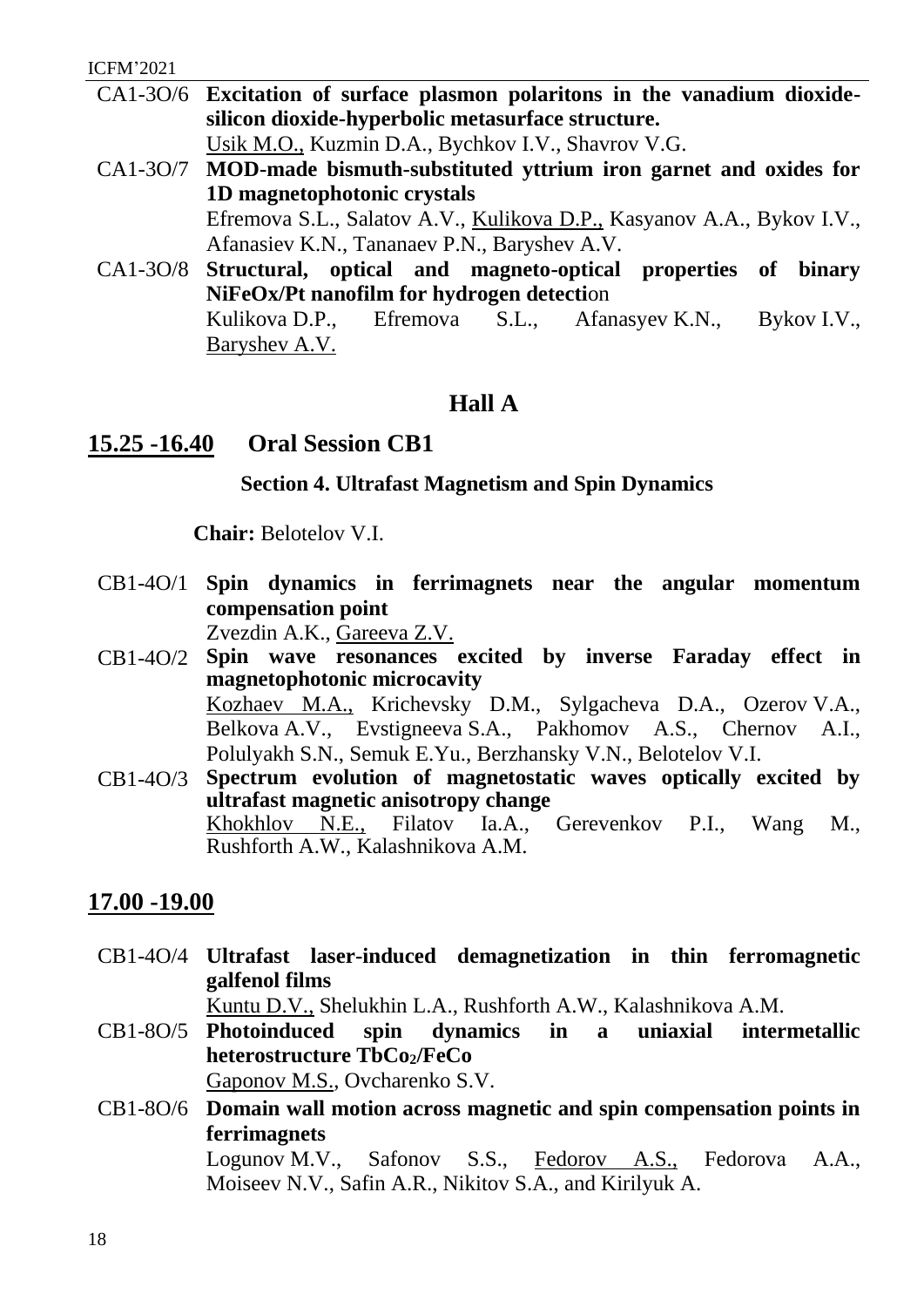- CB1-8O/7 **Nonlinear magnezation dynamics in bistable ferromagnetic nanoparticles via oscillating magnetic/magnetolastic fields** Vlasov V.S., Golov A.V., Gurov O.E., Kotov L.N., Shcheglov V.I., Lomonosov A.M., Temnov V.V.
- CB1-8O/8 **Laser-Induced Magnetization Precession in Individual Magnetoelastic Domains of a Multiferroic CoFeB/BaTiO3 Structure** Shelukhin L.A., Pertsev N.A., Scherbakov A.V., Kazenwadel D., Kirilenko D.A., Hӓmӓlӓinen S.J., van Dijken S., Kalashnikova A.M.

### **Hall B**

### <span id="page-18-0"></span>**11.15 - 13.00 Oral Session CA2**

### **Section 7. Topological Materials and Materials for Quantum Technologies**

**Chair:** Bunkov.Yu.M.

| $CA2-7L/1$ | <b>Quantum fluctuations in quasi-one-dimensional superconductors</b><br>( <i>Invited</i> )                                                    |
|------------|-----------------------------------------------------------------------------------------------------------------------------------------------|
|            | Arutyunov K. Yu., Lehtinen J. S., Radkevich A., Semenov A. G.,<br>Zaikin A. D.                                                                |
| $CA2-70/1$ | The mechanisms of spin polarization in Doped Perforated Bilayer                                                                               |
|            | <b>Graphenes</b>                                                                                                                              |
|            | Avramov P.V.                                                                                                                                  |
| CA2-70/2   | Phase change materials for neuromorphic applications<br>Ionin V.V., Eliseev N.N., Burtsev A.A., Kiselev A.V.,<br>Mikhalevsky V.A., Lotin A.A. |
| $CA2-70/3$ | Laser-controlled optical properties' contrast change dynamics of                                                                              |
|            | GeTe and Ge2Sb2Te5 thin films                                                                                                                 |
|            | Kiselev A.V., Ionin V.V., Burtsev A.A., Eliseev N.N.,                                                                                         |
|            | Mikhalevsky V.A., Lotin A.A.                                                                                                                  |
| $CA2-7O/4$ | Electronic structure and properties of topological Weyl semimetal                                                                             |
|            | MoTe <sub>2</sub> and WTe <sub>2</sub> single crystals                                                                                        |
|            | Domozhirova A.N., Naumov S.V., Makhnev A.A., Shreder E.I.,                                                                                    |
|            | Lukoyanov A.V., Podgornykh S.M., Marchenkova<br>E.B.,                                                                                         |
|            | Chistyakov V.V., Huang J.C.A., Marchenkov V.V.                                                                                                |
| CA2-70/5   | Thermodynamic, dynamic and transport properties of quantum spin                                                                               |
|            | liquid                                                                                                                                        |
|            | V.R. Shaginyan                                                                                                                                |
| CA2-70/6   | Reentrant superconductivity in proximity to a topological insulator                                                                           |
|            | Karabassov T., Vasenko A.S.                                                                                                                   |
| CA2-70/7   | Self-dual criticality in the problem of the complexity emergence:                                                                             |
|            | superconducting materials between types I and II                                                                                              |
|            | Shanenko A. A., Sarmento M. A., Córdoba-Camacho W. Y., Vagov A.,<br>Stolyarov V.S.                                                            |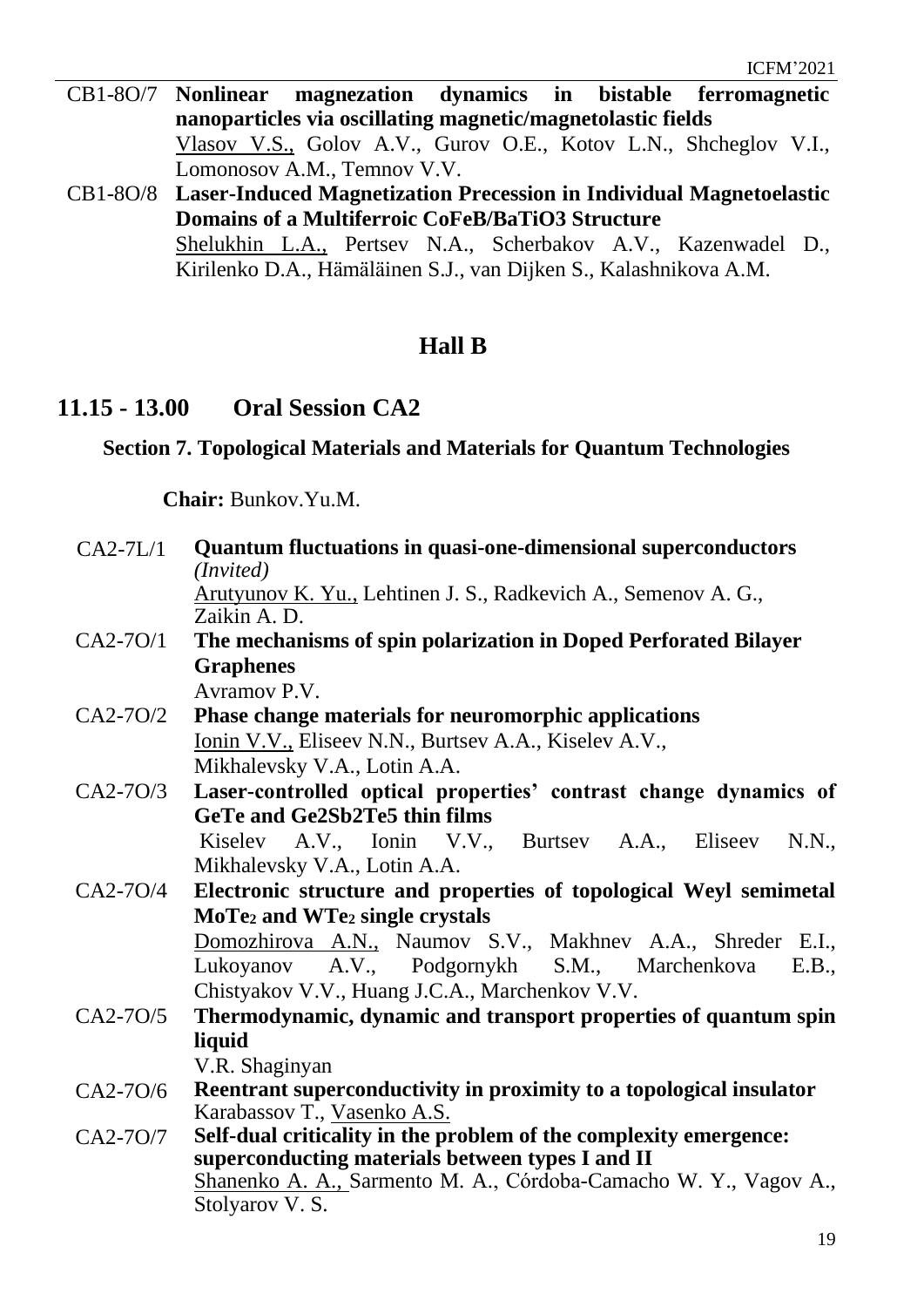### <span id="page-19-0"></span>**14.40- 16.40 Oral Session CB2**

### **Section 8. Materials for Medical and Ecological Applications. Biosensors**

**Chair:** Rodionova V.V.

- CB2-8O/1 **A first MEG-feasible fluxgate magnetometer.** Vetoshko P.M., Kuzmichev A.N., Ostras M.I., Koshev N., Butorina A., Skidchenko E., Fedorov M., Ossadtchi A.
- CB2-8O/2 **Tantalum oxide nanoparticles for cancer therapy and diagnosis** Koshevaya E.D., Morozov V.N., Kolyvanova M.A., Krivoshapkina E.F., Krivoshapkin P.V.
- CB2-8O/3 **Biomimetic layers of acrylic composites based on SiO2-hydroxyapatite complexfor Enhanced Bone Regeneration** Burunkova J.A., Sviazhina D.S., Fisenko A.A., Mizina D.R., LevshitsM.D., Strelnikova I.E., Charnovich I., Kokenyesi S.
- CB2-8O/4 **Study of MXenes as novel therapeutic agents for the liver cancer treatment**  Sobolev K.V., Motorzhina A.V., Pschenichnikov S.E., Levada E.V., Pazniak A.I., Rodionova V.V.
- CB2-8O/5 **Hydrogen sensing by a Fabry-Perot resonator fabricated from tungsten trioxide and assembled by optical contacting** Kasyanov A.A., Kulikova D.P., Efremova S.L., Afanasiev K.N., Tananaev P.N., Baryshev A.V.

### **Hall A**

- <span id="page-19-1"></span>**14.00 – 19.00 Poster Session CP**
- **14.00 – 14.40 Mandatory Contact Time**

**Section 5. Nanostructured Materials and Composites**

CP-5P/1 **UHF negative magnetoresistance of composite metal-dielectric films CoFeB/SiO2** Kotov L.N., Lasek M.P., Vlasov V.S., Kalinin Yu.V., Sitnikov A.V. CP-5P/2 **Self-oscillations in a freely suspended amorphous tape of Ti2NiCu alloy under the influence of an electric current** Morozov E.V., Koledov V.V., Shavrov V.G. CP-5P/3 **Magnetic circular dichroism and Faraday effect of Bi-containing nanometer-thick garnet films**

> Fedorov A.S., Fedorovа A.A., Safonov S.S., Kotov V.A., Nikitov S.A., Stognii A., Logunov M.V.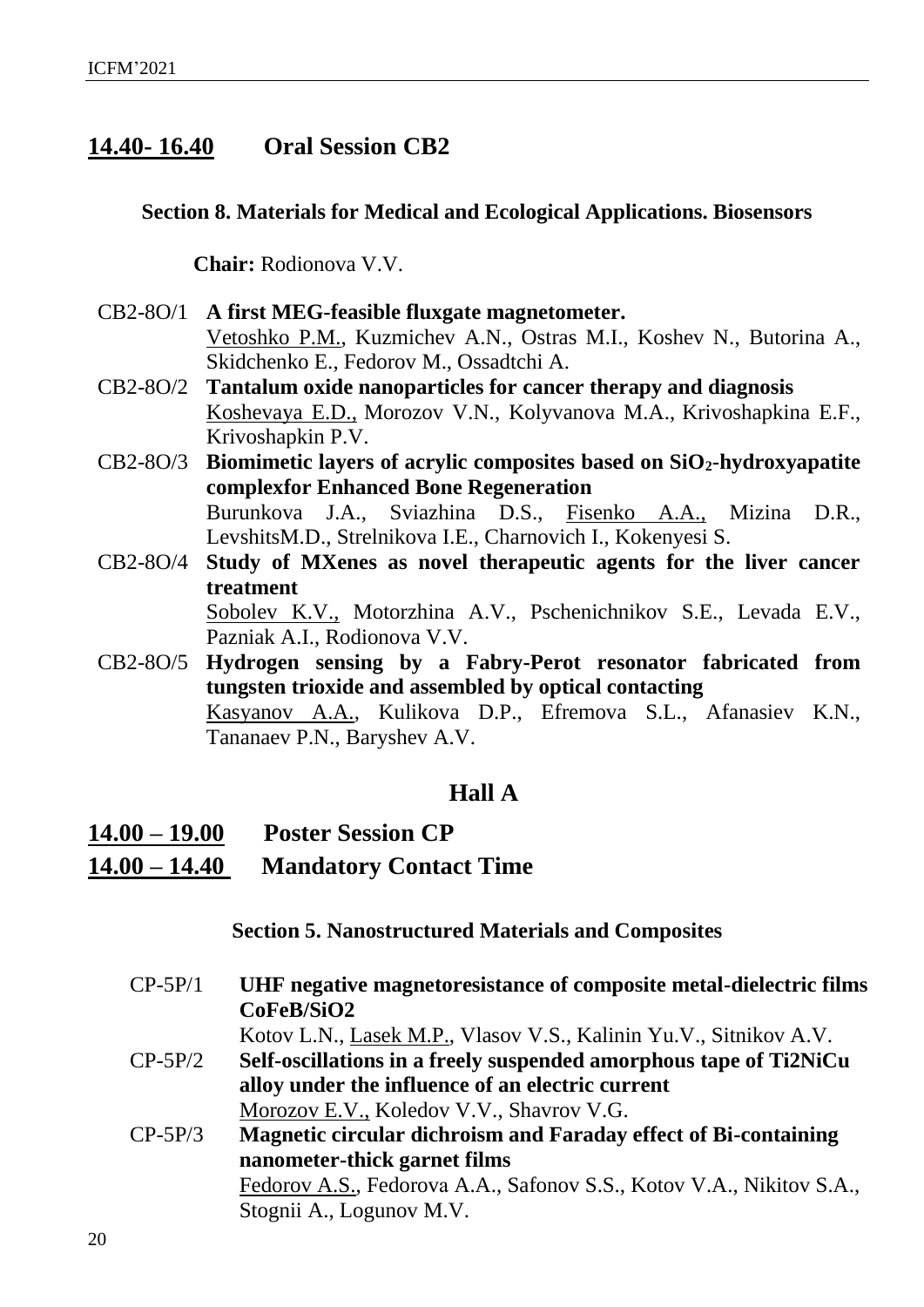| $CP-5P/4$  | Local atomic structure and magnetic properties of amorphous iron-<br>based alloys deformed by high-pressure torsion at different |
|------------|----------------------------------------------------------------------------------------------------------------------------------|
|            | temperatures                                                                                                                     |
|            | Sundeev R.V., Shalimova A.V., Glezer A.M., Veligzhanin A.A., Perov                                                               |
|            | N.S., Alekhina Yu.A.                                                                                                             |
| $CP-5P/5$  | Effect of isothermal and electric-pulse processing on the structure                                                              |
|            | and properties of rapid-quenched Ti <sub>50</sub> Ni <sub>25</sub> Cu <sub>25</sub> ribbons with a                               |
|            | surface crystal layer                                                                                                            |
|            | Sitnikov N.N., Shelyakov A.V., Zaletova I.A.                                                                                     |
| $CP-5P/6$  | The controlled synthesis of multilayer nanotubes performed by                                                                    |
|            | chemical vapor deposition                                                                                                        |
|            | Sokologorskiy.Y.Y., Panov V.A., Shamsuvaleev R.I., Nikolaeva S.S.,                                                               |
|            | Lavrov S.D                                                                                                                       |
| $CP-5P/7$  | Magnetoresistive composite materials based on organic matrixes                                                                   |
|            | Kabirov Yu.V., Sidorenko E.N., Belokobylsky M.V., Klochnev A. M.,                                                                |
|            | Prutsakova N.V., , Chernyaev V.V.                                                                                                |
| $CP-5P/8$  | Martensitic transformation at the nanoscale: experiment and                                                                      |
|            | computer simulations                                                                                                             |
|            | Lega P.V., Kartsev A.I.                                                                                                          |
| $CP-5P/9$  | Functional properties of multilayer structures based on aluminum                                                                 |
|            | nitride                                                                                                                          |
|            | Solnyshkin A.V., Sergeeva O.N., Shustova O.A., Fenogenova V.V.,                                                                  |
|            | Pronin I.P., Sharofidinov Sh.Sh.                                                                                                 |
| $CP-5P/10$ | Atomic diffusion analysis of Al-Ti composite by atomistic simulation                                                             |
|            | Polyakova P.V., Baimova J.A.                                                                                                     |
| $CP-5P/11$ | Magnetic properties, domain structure and magnetoimpedance                                                                       |
|            | effect in multilayered elements based on permalloy                                                                               |
|            | Pasynkova A.A., Svalov A.V., Kurlyandskaya G.V.                                                                                  |
| $CP-5P/12$ | films<br><b>Photoresistors</b><br><b>based</b><br>thin<br>polyindole<br>on                                                       |
|            | Mullagaliev I.N., Andriianova A.N., Salikhov R.B.                                                                                |
| $CP-5P/13$ | Thin-film phototransistors based on fullerene and photochrome                                                                    |
|            | derivatives                                                                                                                      |
|            | Salikhov R.B., Mullagaliev I.N., Salikhov T.R.                                                                                   |
| $CP-5P/14$ | Co/Cu Nanowires and the effect of Co layer thickness on magnetic                                                                 |
|            | properties                                                                                                                       |
|            | Gilimyanova A.R., Doludenko I.M., Zagorskiy D., Menushenkov V.P.,                                                                |
|            |                                                                                                                                  |
|            | Bizyaev D.A., Khaibullin R.                                                                                                      |
| $CP-5P/15$ | The influence of catalyst size on carbon nanotubes synthesis                                                                     |
|            | Konshyn A.A., Tomilin S.V., Osokin K.S., Berzhansky V.N.                                                                         |
| $CP-5P/16$ | Modification of iron-garnet films properties by the method of ionic                                                              |
|            | etching                                                                                                                          |
|            | Syrov A.A., Tomilin S.V., Semuk E.Yu., Berzhansky V.N.                                                                           |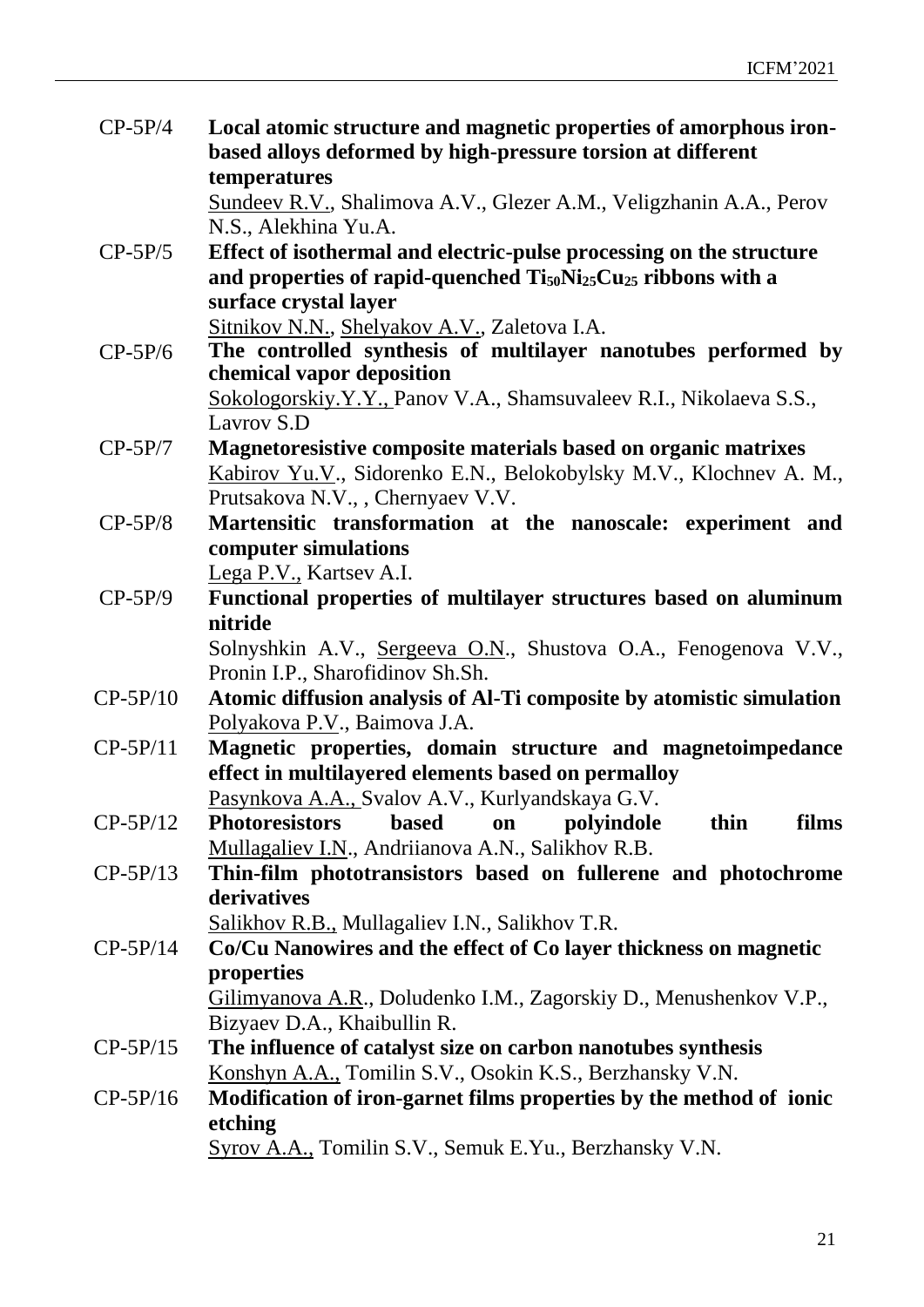| <b>ICFM'2021</b> |                                                                                                     |
|------------------|-----------------------------------------------------------------------------------------------------|
| $CP-5P/17$       | The distribution of film thickness during magnetron                                                 |
|                  | deposition                                                                                          |
|                  | Tomilin S.V., Berzhansky V.N., Tomilina O.A.                                                        |
| $CP-5P/18$       | Reveal of a new source of magnonic relaxation rate in the interface                                 |
|                  | between epitaxial iron garnet ferrite film and GGG substrate.                                       |
|                  | Kuzmichev A.N., Bunkov Y.M., Vetoshko P.M., Belotelov V.I.,                                         |
|                  | Berzhansky V.N., Shaposhnikov A.N., Fedorenko A.A.                                                  |
| $CP-5P/19$       | Ab initio study of phase stability of Ni-Co-Mn-Ga Heusler alloys                                    |
|                  | Erager K.R., Sokolovskiy V.V., Buchelnikov V.D.                                                     |
| $CP-5P/20$       | <b>Granulometry of Nanocomposite Films Using Modern IT</b>                                          |
|                  | <b>Techniques</b>                                                                                   |
|                  | Ustyugov V.A., Makarov P.A., Vlasov V.S., Kotov L.N., Turkov V.K.                                   |
| $CP-5P/21$       | Study of the effect of optical radiation on the                                                     |
|                  | photoconductivity of the interface between two polymer                                              |
|                  | dielectrics                                                                                         |
|                  | Yusupov A.R., Panova N.A., Lachinov A.N.                                                            |
| $CP-5P/22$       | <b>Studying magnetic properties of PVDF-TrFE-based nanocomposites</b>                               |
|                  | Gritsenko Ch.A., Omelyanchik A.S., Kolesnikova V.G., Rodionova V.V.                                 |
| $CP-5P/23$       | Scanning probe microscopy as a multifunctional tool to study                                        |
|                  | polymer-based composites                                                                            |
|                  | Sobolev K., Antipova V., Amirov A., Rodionova V.<br>Ion beam engineering of magnetic nanostructures |
| $CP-5P/24$       | Gusev S.A. Sapozhnikov M.V., Tatarskiy D.A, Petrov Yu. V.                                           |
| $CP-5P/25$       | <b>Magneto-optical studies of nanostructured InAs: Fe layers</b>                                    |
|                  | Gan'shina E.A., Golik L.L., Kun'kova Z.E., Pripechenkov I.M.,                                       |
|                  | Rukovishnikov A., Markin Yu.V.                                                                      |
| $CP-5P/26$       | <b>Analysis</b><br>and FDTD modelling of electromagnetic<br>waves                                   |
|                  | propagation in magnetic inhomogeneous composite films                                               |
|                  | Makarov P.A., Ustyugov V.A., Vlasov V.S., Kotov L.N.                                                |
| $CP-5P/27$       | Superexchange in 2D perovskite HTSC with stripe nanostructure                                       |
|                  | Gavrichkov V.A.                                                                                     |
| $CP-5P/28$       | Development of a technique for studying thin films by scanning                                      |
|                  | electron microscopy                                                                                 |
|                  | Utkin A.A., Kotov L.N, Urban V.V.                                                                   |
| $CP-5P/29$       | Magnetoresistance of $(Co_{40}Fe4_0B_{20})_{34}(SiO_2)_{66}/ZnO$ multilayer films                   |
|                  | Zhilova O.V., Makagonov V.A., Pankov S.Yu., Babkina I.V.,                                           |
|                  | Kashirin M.A.                                                                                       |
| $CP-5P/30$       | The method for efficient extraction of fullerenes and enrichment of                                 |
|                  | <b>EMF</b> in an extractor                                                                          |
|                  | Elesina V.I., Churilov G.N., Vnukova N.G.                                                           |
| $CP-5P/31$       | Storage of metal nanoparticles in the pores of crumpled graphene                                    |
|                  | Safina L.R., Krylova K.A., Murzaev R.T., Baimova J.A.                                               |
| $CP-5P/32$       | Effect of thickness on the electrical and optical properties of $NbOx$                              |
|                  | thin films                                                                                          |
|                  | Pankov S.Yu., Zhilova O.V., Kashirin M.A., Makagonov V.A.,                                          |
|                  | Chetverikova A.P.                                                                                   |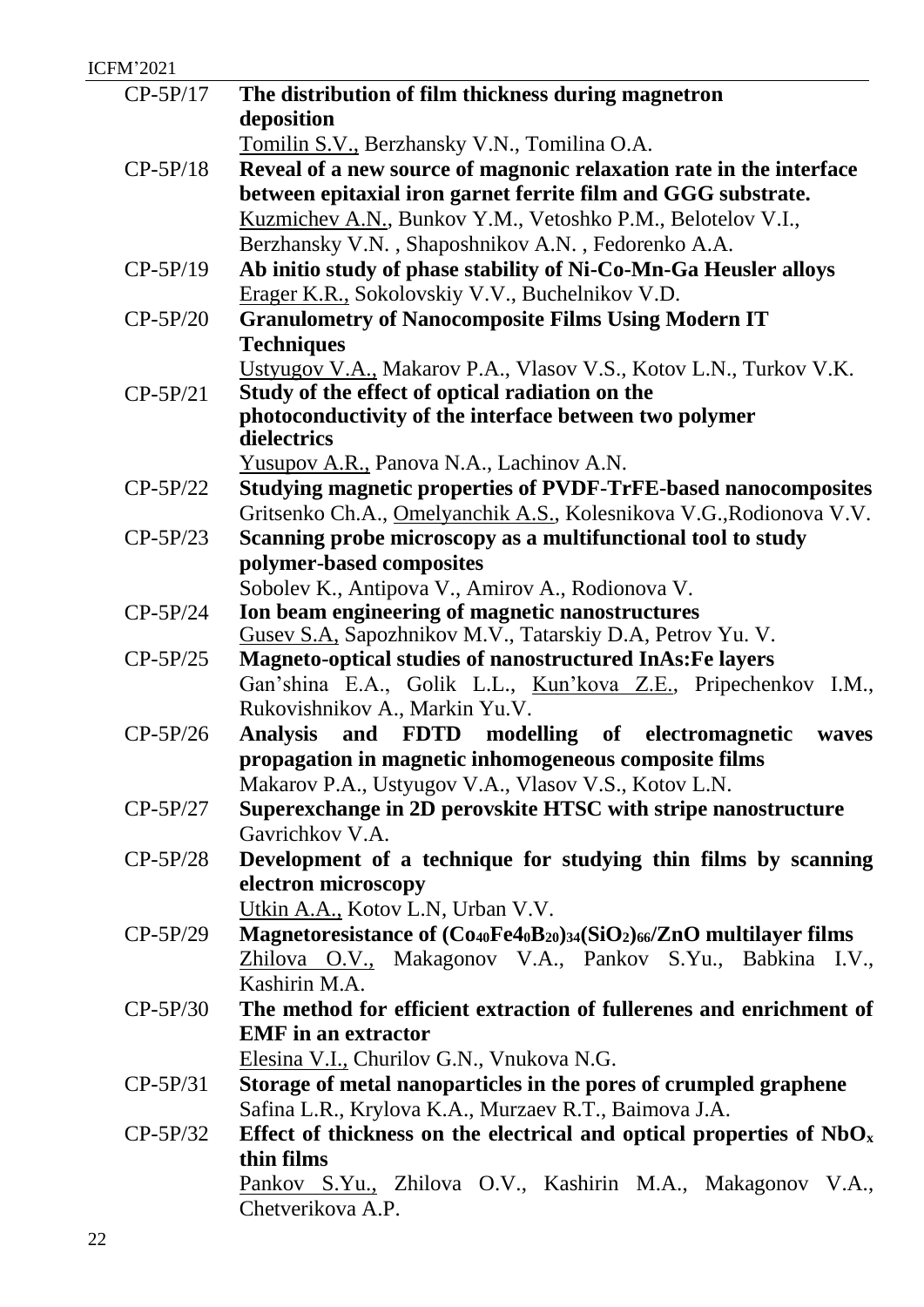| $CP-5P/33$ | Studies of the phase composition in a nanostructured alloy 36H                |
|------------|-------------------------------------------------------------------------------|
|            | Yusupova N.R., Krylova K.A., Mylukov R.R.                                     |
| $CP-5P/34$ |                                                                               |
|            | Plasma-chemical doping of hexagonal boron nitride nanowalls and               |
|            | related properties                                                            |
|            | Voroshnina A.A., Merenkov I.S.                                                |
| $CP-5P/35$ | <b>Ultrafast Carrier Dynamics in MoS2/SiO2/Si</b>                             |
|            | Lebedeva E.D., Pimenov N.Yu., Brekhov K.A., Lavrov S.D.                       |
| $CP-5P/36$ | Microwave reflecting and absorbing properties of thin metal films             |
|            | during the percolation transition                                             |
|            | Fitaev I.S., Mazinov A.S.                                                     |
| $CP-5P/37$ | Research of heterojunctions based on the system of fullerene and              |
|            | <b>Zinc complex</b>                                                           |
|            | Mazinov A.S., Tyutyunik A.S., Gurchenko V.S.                                  |
| $CP-5P/39$ | Magnetoelectric transformer with variable thickness of<br>the                 |
|            | magnetic layer                                                                |
|            | Chashin D.V., Fetisov L.Y., and Fetisov Y.K.                                  |
| $CP-5P/40$ | The effect of heat treatment on structure and soft magnetic                   |
|            | properties of $Fe_{70.8}Co_{10}B_{10}Si_{1.5}P_7Cu_{0.7}$ nanophase composite |
|            | Vasiliev S.V., Svyrydova K.A., Kostyrya S.A., Moiseeva T.N.,                  |
|            | Glazunova V.A., Konstantinova T.E., Tkatch V.I.                               |
| $CP-5P/41$ | The role of oxygen in the formation of a continual metal shell                |
|            | strongly bonded to the carbon surface                                         |
|            | Churilov G.N., Glushenko G.A., Tomashevich Ye.V., Nikolaev N.S.,              |
|            | Vnukova N.G.                                                                  |
| $CP-5P/42$ | Synthesis and proton conductivity of hybrid materials based                   |
|            | modified by polyantimonic acid                                                |
|            | Yaroshenko F.A., Lupitskaya Yu.A., Filonenko E.M.                             |
| $CP-5P/43$ | Thin-film phototransistors based on fullerene and photochrome                 |
|            | derivatives                                                                   |
|            | Salikhov R.B., Mullagaliev I.N., Salikhov T.R.                                |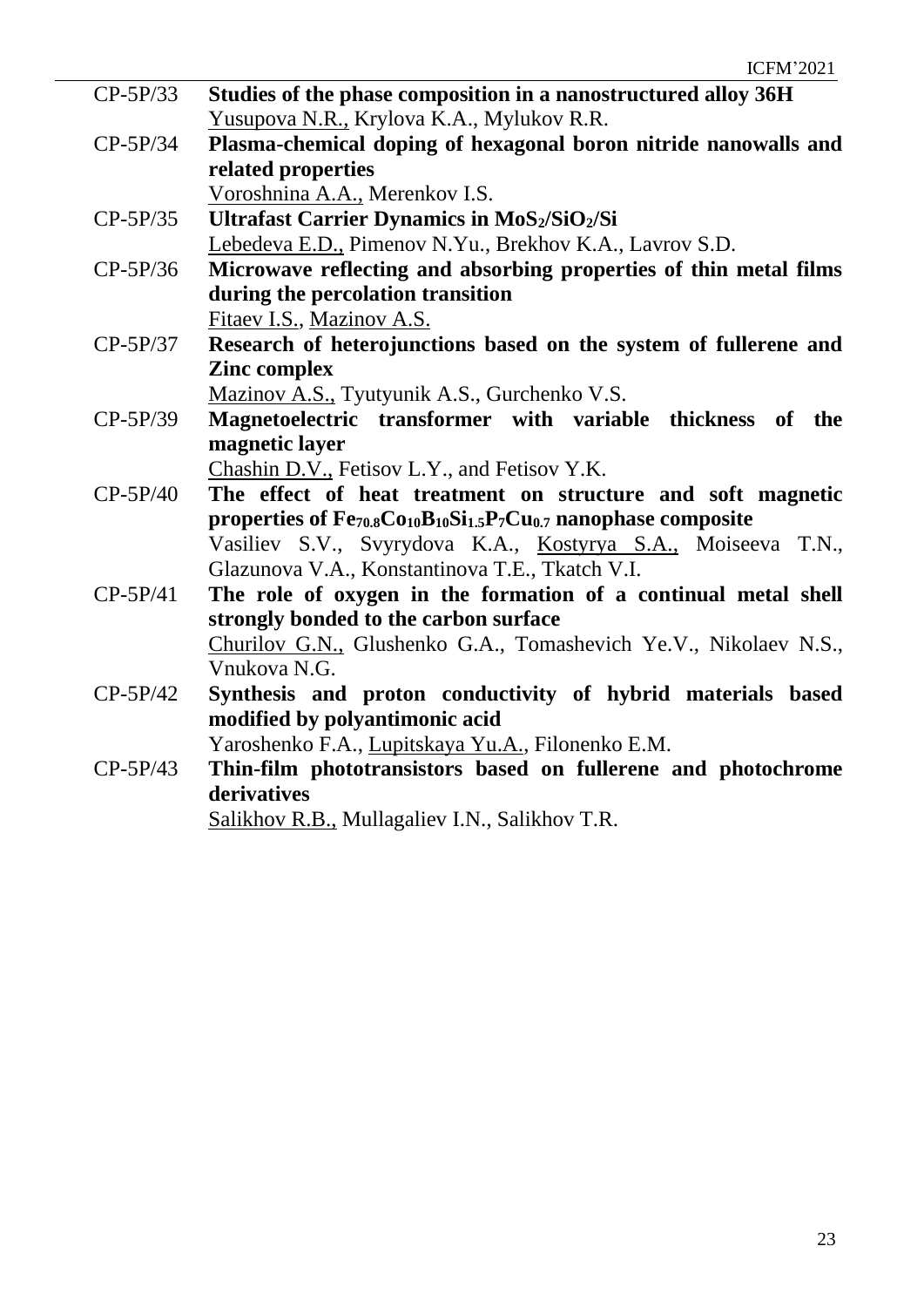### **Friday, October 8, D Day**

### **Hall A**

### <span id="page-23-1"></span><span id="page-23-0"></span>**9.00-10.20 Plenary Session D**

**Chair:** Ekomasov E.G.

- D-L/1 **Magnon BEC aplication for quantum computing** *(Invited)* Bunkov Y.M.
- D-L/2 **Ultrafast magneto-acoustics in ferromagnetic nanostructures** *(Invited)* Temnov Vasily

### <span id="page-23-2"></span>**11.15 -13.00 Oral Session DA**

**Section 3. Plasmonics and Nanophotonics**

**Chair:** Baryshev A.V.

- DA-L/1 **Bound states in continuum: Some intriguing results** *(Invited)* Venu Gopal Achanta
- DA-L/2 **Surface and Interface Nano-Engineering of Magnetic Thin Films for Controlled Magneto-Optical Effects** *(Invited)* Song Yujun, Belotelov Vladimir I., Lou1 Peiyang, Zhang Chang, Zhu Xiaomin
- DA-L/3 **Plasmonic structures for neuroplasmonic applications** *(Invited)* Hamidi S. M.

### **Hall A**

| $9.00 - 13.00$  | <b>Poster Session DP</b>      |  |  |
|-----------------|-------------------------------|--|--|
| $10.00 - 11.00$ | <b>Mandatory Contact Time</b> |  |  |

- <span id="page-23-3"></span>**Section 6. Multiferroics and Magnetoelectric Materials**
	- DP-6P/1 **Phase transitions and phase transformations in the phase separation nano-regions in ErMn2O<sup>5</sup>**

Khannanov B.Kh., Lushnikov S.G., Golovenchits E.I., Sanina V.A.

DP-6P/2 **Coexistence of two ferromagnetic phases in perovskite binary systems of multiferroics**  $(1-x)B$ **<b>iFeO**<sub>3</sub>**-***x***RMnO**<sub>3</sub> ( $R = Y$ , Sc) Mikhaylov V.I., Tarasenko T.N., Kravchenko Z.F., Kovalev O.E., Golovchan A.V., Valkov V.I.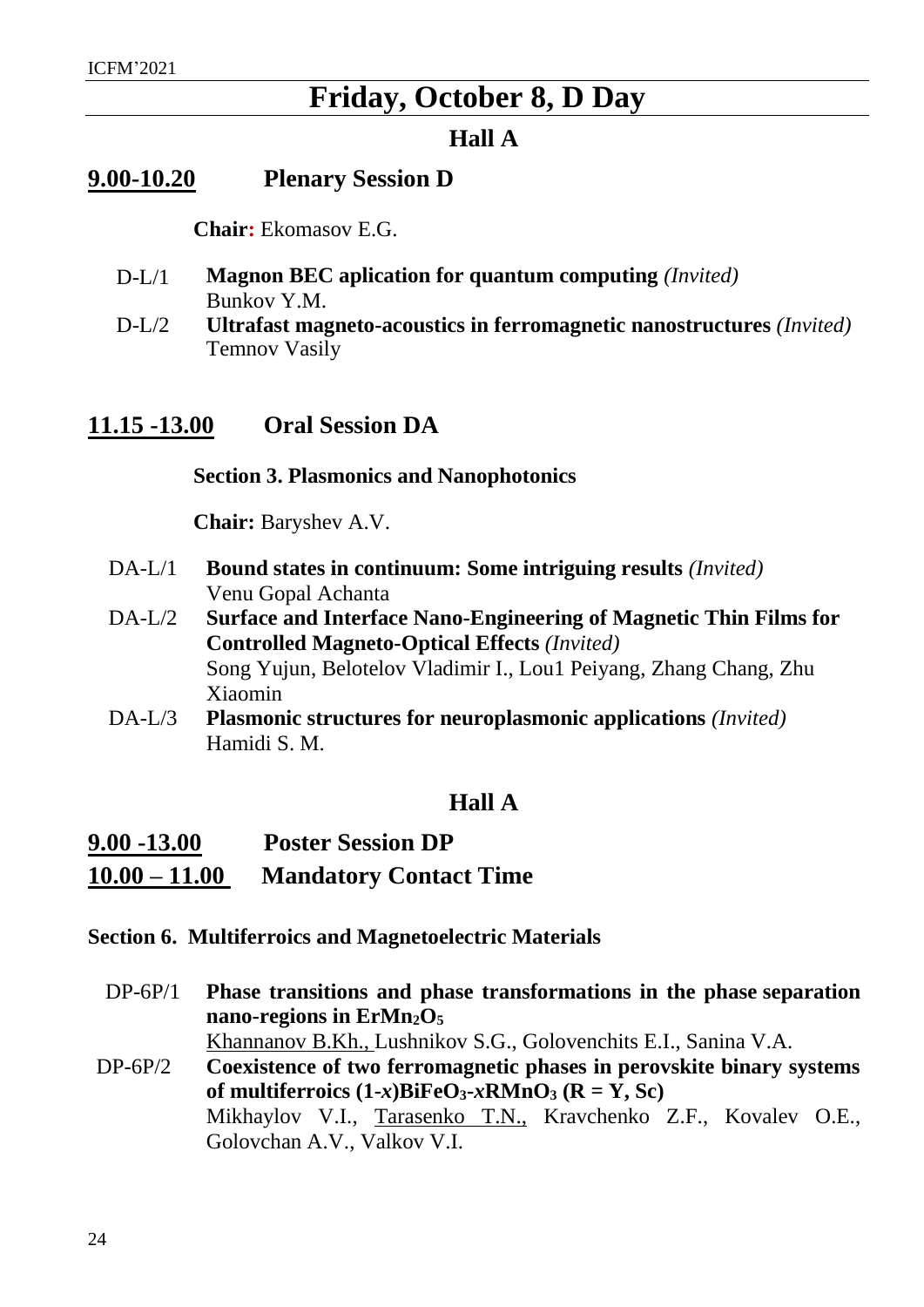- DP-6P/3 **Fluctuation mechanism of dielectric losses in Bi-doped Ba0.8Sr0.2TiO<sup>3</sup> ferroelectric ceramics** Popov I.I., Gridnev S.A.
- DP-6P/4 **The methods of fine variation of PZT composition in the area of morphotropic phase boundary for MEMS and multiferroic applications**

Pronin I.P., Kaptelov E.Yu., Senkevich S.V., Staritsyn M.V., Pronin V.P.

- DP-6P/5 **Magnetic structure of Sr-doped bismuth ferrite series** Gervits N.E., Tkachev A.V., Zhurenko S.V., Gunbin A.V., Pokatilov V.S., Bogach A.V., Gippius A.A.
- DP-6P/6 **Planar voltage magnetoelectric transformer** Fetisov L.Y., Chashin D.V., Savelyev D.V. and Fetisov Y.K.
- DP-6P/7 **Parametric noise generation in the piezoelectric-ferromagnet structure** Burdin D.A., Chashin D.V.,Ekonomov N.A., Fetisov Y.K.,
- Preobrazhenski V.L. DP-6P/8 **Photoexcited phonon modes in Ba0.8Sr0.2TiO<sup>3</sup>** Brekhov K.A., Bilyk V.R., Gaponov M.S., Ilyin N.A.
- DP-6P/9 **Relaxation of the current at constant voltage in the reduced lithium niobate**

Shportenko A. S., Kubasov I. V., Turutin A. V., Kislyuk. A.M., Zhukov R. N., Malinovich M. D., Parkhomenko Yu. N.

- DP-6P/10 **Magnetoelectric Effect in PVDF - nanoparticles composite** Omelyanchik A., Antipova V., Kolesnikova V., Sobolev K., Amirov A., Gritsenko Ch., Levada K., Rodionova V.
- DP-6P/11 **Dilatometry technique in a study of the ferroelectric composites** Rodionov V., Borov D.
- DP-6P/12 **High-Tc ferroelectricity in a new molecular magnetoelectric ytterbium (III) complex** Gorbatova A.V., Ivanov M.S., Avdizhiyan A.Y., Guskov A.A., Long J.

### <span id="page-24-0"></span>**Section 7. Topological Materials and Materials for Quantum Technologies**

- DP-7P/1 **Magnetic properties and structural perfection of Fe1-xGaxBO<sup>3</sup> single crystals designed for monochromatization of synchrotron radiation** Lyubutina M.V., Snegirev N.I., Lyubutin I.S., Kulikov A.G., Zolotov D.A., Vasiliev A.L., Yagupov S.V., Mogilenec Yu.A., Seleznyova K.A., and Strugatsky M.B.
- DP-7P/2 **Simulation of quantum system using neural networks** Kozacheck V.V., Klevets Ph.N., Yarygina E.A.
- DP-7P/3 **Electrical conductivity kinetics due to the nanosecond laser radiation induced phase changes in GeTe and GST thin films** Eliseev N.N., Ionin V.V., Burtsev A.A., Kiselev A.V., Mikhalevsky V.A., Lotin A.A.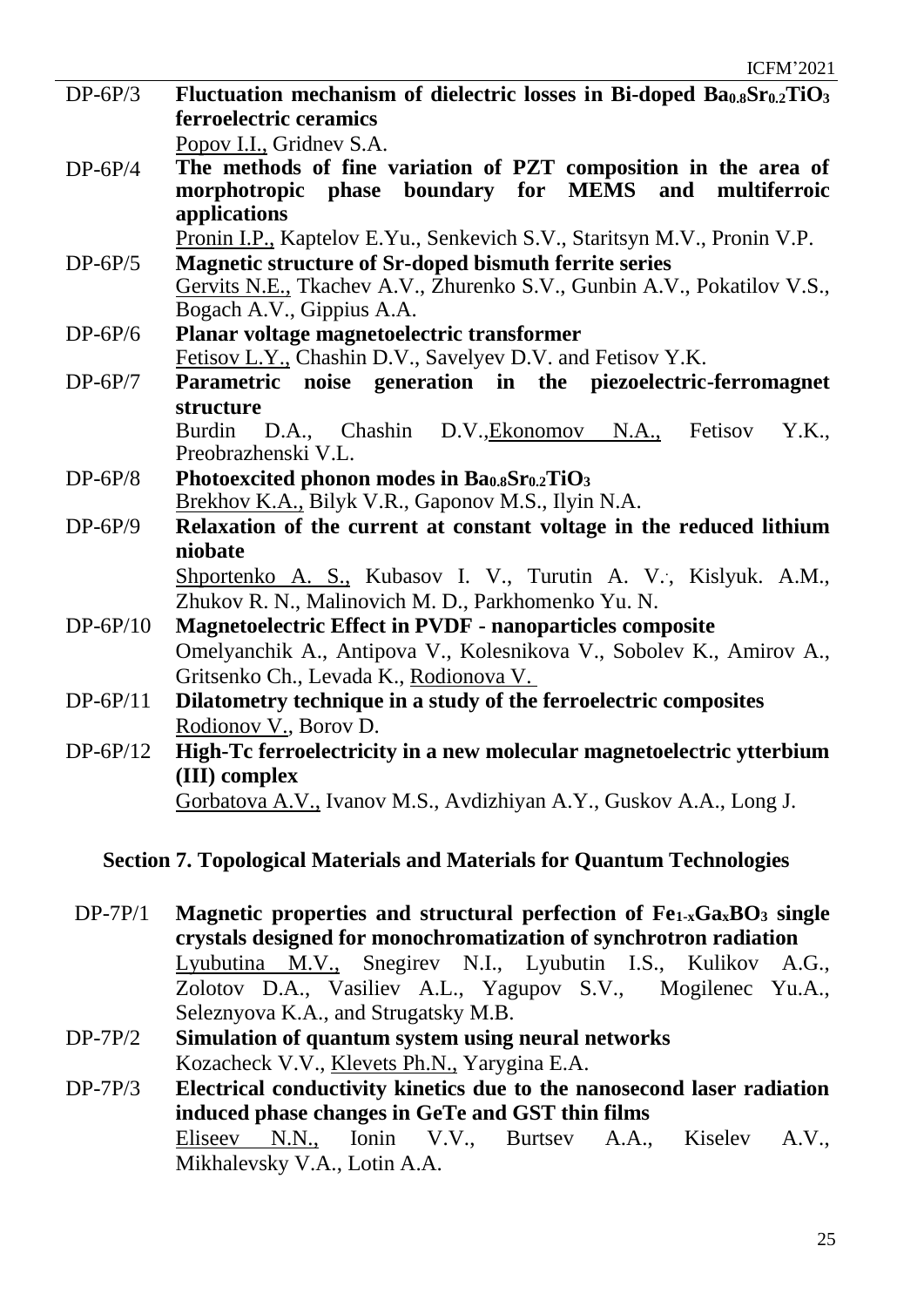| <b>ICFM'2021</b> |                                                                               |
|------------------|-------------------------------------------------------------------------------|
| $DP-7P/4$        | Quantum size phenomena in thin superconducting films                          |
|                  | Arutyunov K. Yu., Sedov E. A., Zavialov V.V., Konstantinidis G.,              |
|                  | Stavrinidis A., Stavrinidis G., Vasiliadis I., Kehagias<br>T.,                |
|                  | Dimitrakopulos G., Komninou Ph., Croitoru M. D., Shanenko A. A.               |
| $DP-7P/5$        | Electronic structure of atomically thin $Mo_xW_{1-x}S_{2v}Se_{2(1-v)}$ alloys |
|                  | Pimenov N.Y., Lavrov S.D., Avdizhiyan A.Y.                                    |
| $DP-7P/6$        | Inverse Spin Hall effect in ferrite-garnet/topological insulator              |
|                  | heterostructures                                                              |
|                  | Shilina P.V., Gogueva D.S., Kapralov P.O., Tereshchenko O.E.,                 |
|                  | Zvezdin A.K., Belotelov V.I.                                                  |

### <span id="page-25-0"></span>**Section 8. Materials for Medical and Ecological Applications. Biosensors**

| $DP-8P/1$                                                      | Gold-coated Janus-like Fe-Si magnetic nanoparticles for biomedical<br>applications             |  |
|----------------------------------------------------------------|------------------------------------------------------------------------------------------------|--|
|                                                                | Lyaschenko S.A., Yakovlev I.A., Tarasov I.A., Velikanov D.A.,                                  |  |
|                                                                | Nemtcev I.V., Volochaev M.N., Varnakov S.N., Ovchinnikov S.G.                                  |  |
| $DP-8P/2$                                                      | Magneto-ellipsometry study of MAX-phases: Mn <sub>2</sub> GaC thin films                       |  |
|                                                                | Lyaschenko S.A., Maximova O.A., Varnakov S.N., Ovchinnikov S.G.                                |  |
| $DP-8P/3$                                                      | Fe <sub>3</sub> O <sub>4</sub> -Au nanoparticles as approach for diagnostic of Crohn's Disease |  |
|                                                                | Grigoreva Z., Gritsenko, Efremova M., Abakumov M., Nevzorova Y. A.,                            |  |
|                                                                | Estevez O., Rodionova V. V., Levada E. V.                                                      |  |
| $DP-8P/4$                                                      | Influence of the parameters of an output amplifier on the efficiency of                        |  |
|                                                                | <b>THz radiation detection</b>                                                                 |  |
|                                                                | Ryabukhin V.E., Mishina E.D.                                                                   |  |
| $DP-8P/5$                                                      | Magnetic field induced transformation of NMR transverse relaxation                             |  |
| rate for protons in low-concentrated magnetic fluids over time |                                                                                                |  |
|                                                                | Gorbovanov A.I., Aleksashkin I.V., Gusev A.N., Dubas V.V, Polulyakh S.N                        |  |
| $DP-8P/6$                                                      | The relaxometry of magnetic nanoparticles with YIG based sensor.                               |  |
|                                                                | Vetoshko P.M., Kuzmichev A.N., Ostras M.I. and Belotelov V.I.                                  |  |
| $DP-8P/7$                                                      | Microwave heating applied to improve efficiency of metal reduction                             |  |
|                                                                | from EAF dust                                                                                  |  |
|                                                                | Bychkov I.V., Anzulevich A.P., Butko L.N., Kalganov D.A.                                       |  |
| $DP-8P/8$                                                      | Obtaining of cylindrical magnetic nanoparticles for modification of                            |  |
|                                                                | polymer microcapsules                                                                          |  |
|                                                                | Doludenko I.M., Mikheev A.V., Burmistrov I.A., Trushina D.B.,                                  |  |
|                                                                | Borodin T.N., Bukreeva T.V., Zagorskii D.L.                                                    |  |
| $DP-8P/9$                                                      | Electronic sensors of relative air humidity based on thin films of                             |  |
|                                                                | polyanilines                                                                                   |  |
|                                                                | Mullagaliev I.N., Salikhov R.B., Zinnatulina A.A.                                              |  |
| DP-8P/10                                                       | Thin films of polyanilines for detecting of ammonia                                            |  |
|                                                                | vapors concentration                                                                           |  |
|                                                                | Salikhov R.B., Mullagaliev I.N., Salikhov T.R.                                                 |  |

DP-8P/11 **Investigation of the spatial structure of bionanoconjugates based on**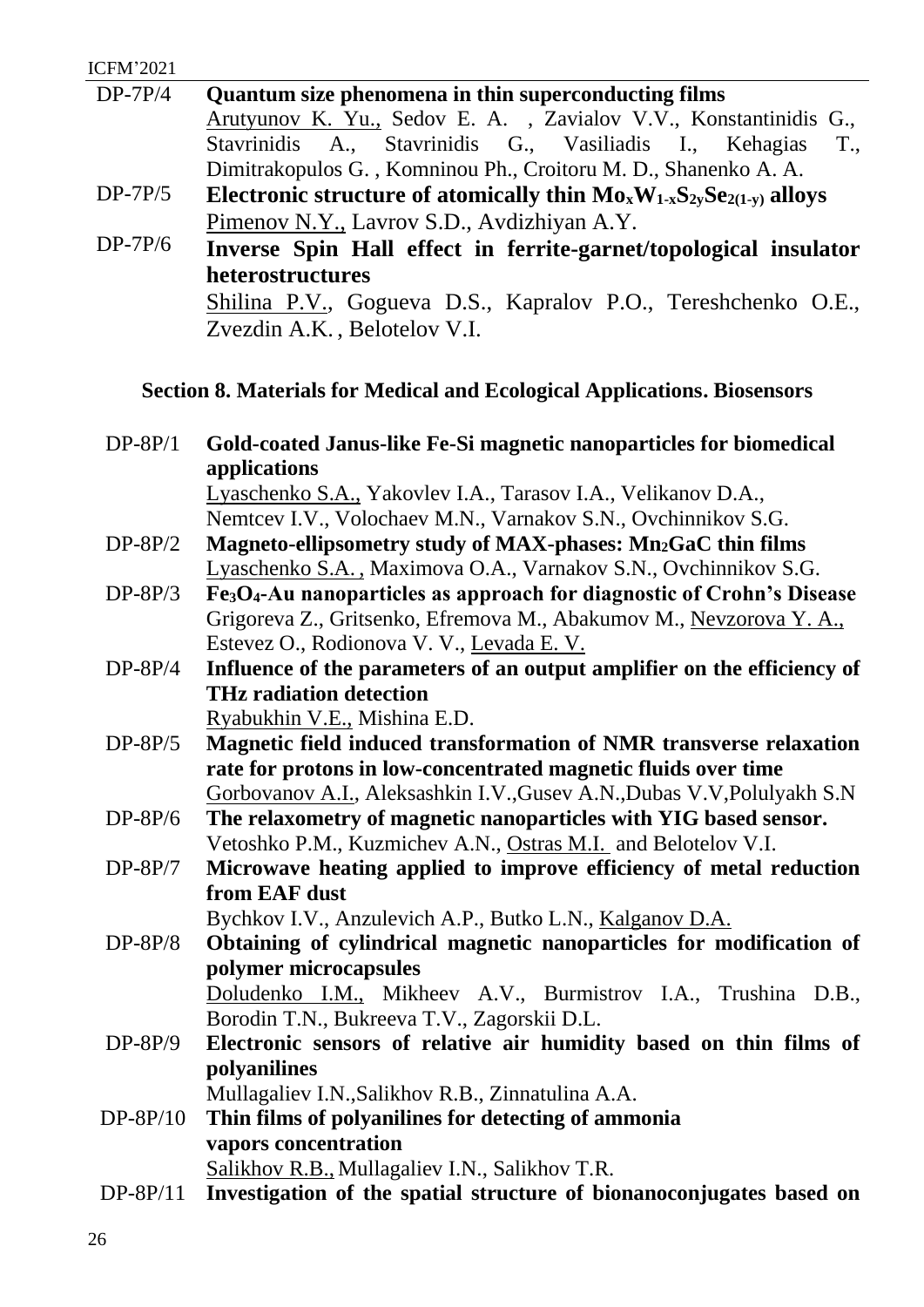**DNA aptamers by synchrotron methods** Moryachkov R.V., Zabluda V.N., Shchugoreva I.A., Artyushenko P.V., Kichkailo A.S., Spiridonova V.A., Berlina A.N., Sokolov A.E. DP-8P/12 **Copper nanowires as a catalyst for CO oxidation** Panov D.V., Bychkov V.Yu., Tulenin Yu.P., Zagorskiy D.L. DP-8P/13 **Magnetic-plasmonic nanoheterostructures based on gold and magnetic iron oxides** Omelyanchik A.S., Rodionova V.V. DP-8P/14 **Functional materials for magnetomechanical cell surgery** Sokolov A.E., Ivanova O.S., Svetlitckiy E.S., Zabluda V.N., Borus A.A., Lin C.-R.

- <span id="page-26-0"></span>**12.45 – 13.00 Closing**
- <span id="page-26-1"></span>**14.00 -19.00 Excursion**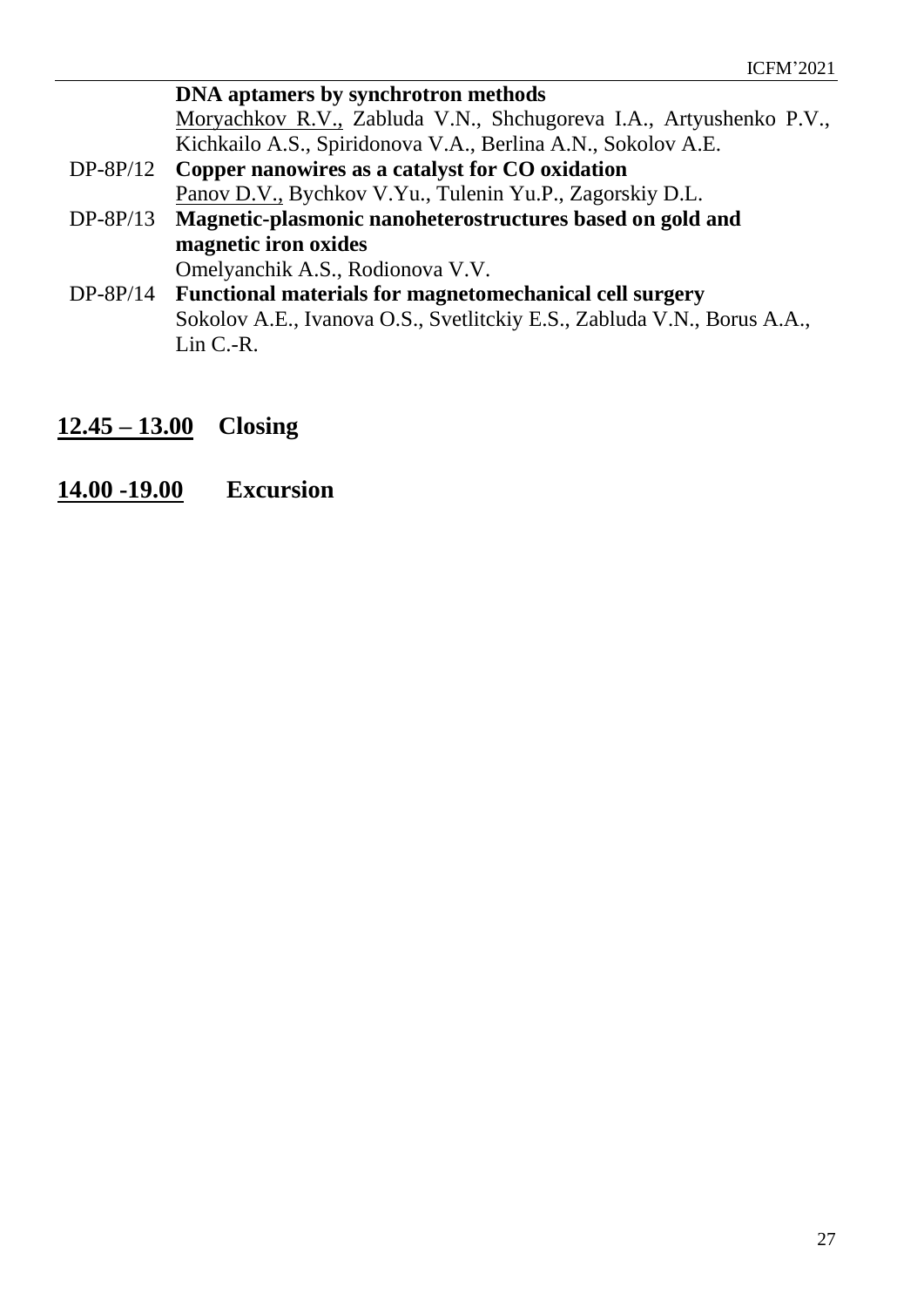### **Author Index**

### $\mathbf{A}$

| Afanasiev K.N. CB2-80/5, CA1-30/7         |
|-------------------------------------------|
|                                           |
|                                           |
|                                           |
|                                           |
|                                           |
| Amirov ADP-6P/10, CP-5P/23, BP-1P/14      |
|                                           |
|                                           |
|                                           |
|                                           |
|                                           |
|                                           |
|                                           |
|                                           |
|                                           |
|                                           |
| Avdizhiyan A.Y DP-7P/5, DP-6P/12, AP-3P/6 |
|                                           |

#### $\, {\bf B}$

|                    | Bakharev S.M.  BA-2O/4, AP-2P/8, AP-2P/7             |
|--------------------|------------------------------------------------------|
|                    |                                                      |
|                    |                                                      |
|                    |                                                      |
|                    | Baryshev A.V.  CP-5P/37, CB2-8O/5, CA1-3O/8, CA1-    |
| 30/7, BB-50/5      |                                                      |
|                    |                                                      |
|                    |                                                      |
|                    |                                                      |
|                    |                                                      |
|                    |                                                      |
|                    |                                                      |
|                    |                                                      |
|                    |                                                      |
|                    | Belotelov V.I. DP-8P/6, DA-L/2., CP-5P/18, CB1-4O/2, |
| CA1-3O/1, BP-1P/6, |                                                      |
|                    |                                                      |
|                    |                                                      |
|                    | Berzhansky V.NCP-5P/18, CP-5P/17, CP-5P/16, CP-      |
| 5P/15,             |                                                      |
|                    | Bezmaternykh L.NBP-1P/16, AA-1O/8                    |
|                    |                                                      |
|                    |                                                      |
|                    |                                                      |
|                    |                                                      |
|                    |                                                      |
|                    |                                                      |
|                    |                                                      |
|                    | Borich M.A.  BA-2O/4, AP-2P/8, AP-2P/7               |
|                    |                                                      |

|                | Buchelnikov V.D. CP-5P/19, BP-1P/27, BP-1P/4, AA- |
|----------------|---------------------------------------------------|
| 10/12, AA-10/9 |                                                   |
|                |                                                   |
|                |                                                   |
|                |                                                   |
|                |                                                   |
|                |                                                   |
|                | Burtsev A.A. DP-7P/3, CA2-7O/3, CA2-7O/2          |
|                |                                                   |
|                |                                                   |
|                |                                                   |
|                |                                                   |
|                |                                                   |
|                | Bychkov I.VDP-8P/7, CA1-3O/6., CA1-3O/5, CA1-     |
| 30/3, BP-1P/23 |                                                   |
|                |                                                   |
|                |                                                   |

### $\mathbf{C}$

| Chashin D.VDP-6P/7, DP-6P/6, CP-5P/39         |
|-----------------------------------------------|
|                                               |
|                                               |
| Chernov A.ICB1-4O/2, BB-O/2, AP-4P/8, AP-4P/1 |
|                                               |
|                                               |
|                                               |
|                                               |
|                                               |
| Chtchelkatchev N.M.  BP-1P/10, BP-1P/9        |
|                                               |
|                                               |
|                                               |
|                                               |
|                                               |

#### $\mathbf{D}$

| Doludenko I.M BB-5O/7, BB-L/1, DP-8P/8, CP-5P/14 |  |
|--------------------------------------------------|--|
|                                                  |  |
|                                                  |  |
|                                                  |  |
|                                                  |  |
|                                                  |  |
|                                                  |  |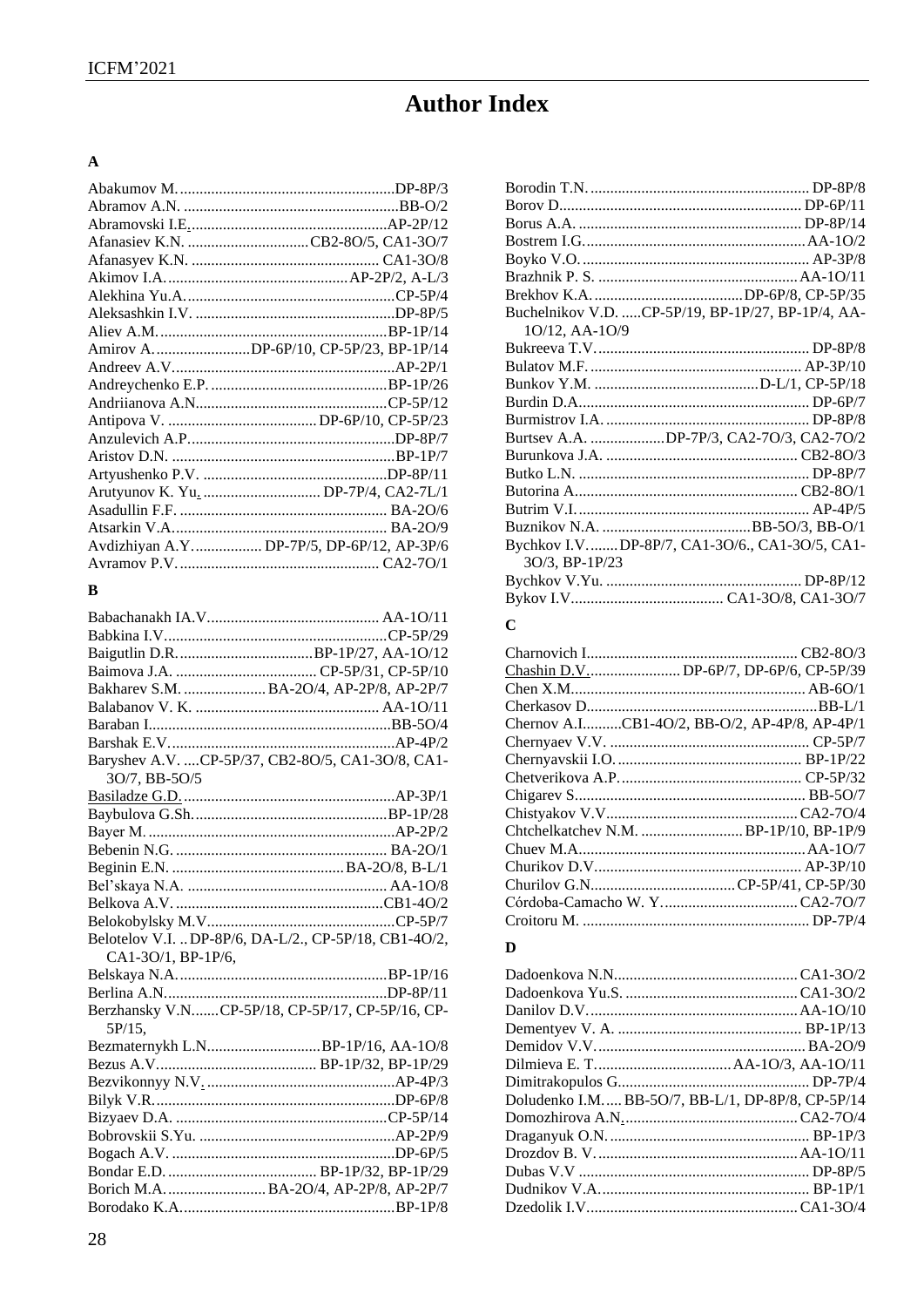#### $\overline{\mathbf{E}}$

| Efremova S.LCB2-80/5, CA1-30/8, CA1-30/7 |
|------------------------------------------|
|                                          |
|                                          |
|                                          |
| Eliseev N.NDP-7P/3, CA2-7O/3, CA2-7O/2   |
|                                          |
|                                          |
|                                          |
|                                          |

### $\mathbf{F}$

| Fetisov Y.KDP-6P/7, DP-6P/6, CP-5P/39   |
|-----------------------------------------|
|                                         |
|                                         |
|                                         |
|                                         |
|                                         |
|                                         |
|                                         |
|                                         |
| Fridman Yu.ABP-1P/37, BP-1P/36, BP-1P/2 |
|                                         |

### $\bf G$

| Gaponov M.SDP-6P/8, CB1-8O/5, AP-2P/11, AP-4P/3 |  |
|-------------------------------------------------|--|
|                                                 |  |
| Gavrichkov V.A. CP-5P/27, B-L/2, AB-6O/3        |  |
| Gavrilkin S.Yu BP-1P/16, BP-1P/13, AA-1O/8      |  |
|                                                 |  |
|                                                 |  |
|                                                 |  |
| Gippius A.ADP-6P/5, BP-1P/22, BP-1P/15, AA-1O/1 |  |
|                                                 |  |
|                                                 |  |
|                                                 |  |
|                                                 |  |
|                                                 |  |
| Golovchan A.VDP-6P/2, BP-1P/26, BP-1P/12        |  |
|                                                 |  |
|                                                 |  |
| Gorbatova A.V.  DP-6P/12, AP-3P/6, AP-3P/3      |  |
|                                                 |  |
|                                                 |  |
|                                                 |  |
|                                                 |  |
|                                                 |  |
|                                                 |  |
|                                                 |  |

### **ICFM'2021**

| Gunbin A.VDP-6P/5, BP-1P/22, BP-1P/15 |
|---------------------------------------|
|                                       |
|                                       |
|                                       |
|                                       |
|                                       |
|                                       |
|                                       |
|                                       |

### $\mathbf{H}$

### $\mathbf I$

| Ignatyeva D.OCA1-3O/1, AP-3P/4, AP-4P/4 |
|-----------------------------------------|
|                                         |
|                                         |
| Ionin V.V. DP-7P/3, CA2-7O/3, CA2-7O/2  |
|                                         |
|                                         |
|                                         |
|                                         |
|                                         |
|                                         |

### $\mathbf J$

### $\mathbf K$

| Kalashnikova A.M.  CB1-8O/8, CB1-4O/4, CB1-4O/3 |
|-------------------------------------------------|
|                                                 |
|                                                 |
|                                                 |
|                                                 |
|                                                 |
|                                                 |
| Kamantsev A. P. BP-1P/11, AA-1O/3, AA-1O/11     |
|                                                 |
|                                                 |
|                                                 |
|                                                 |
|                                                 |
|                                                 |
|                                                 |
|                                                 |
|                                                 |
|                                                 |
|                                                 |
|                                                 |
| Kasyanov A.ACB2-8O/5, CA1-3O/7                  |
|                                                 |
|                                                 |
| 29                                              |
|                                                 |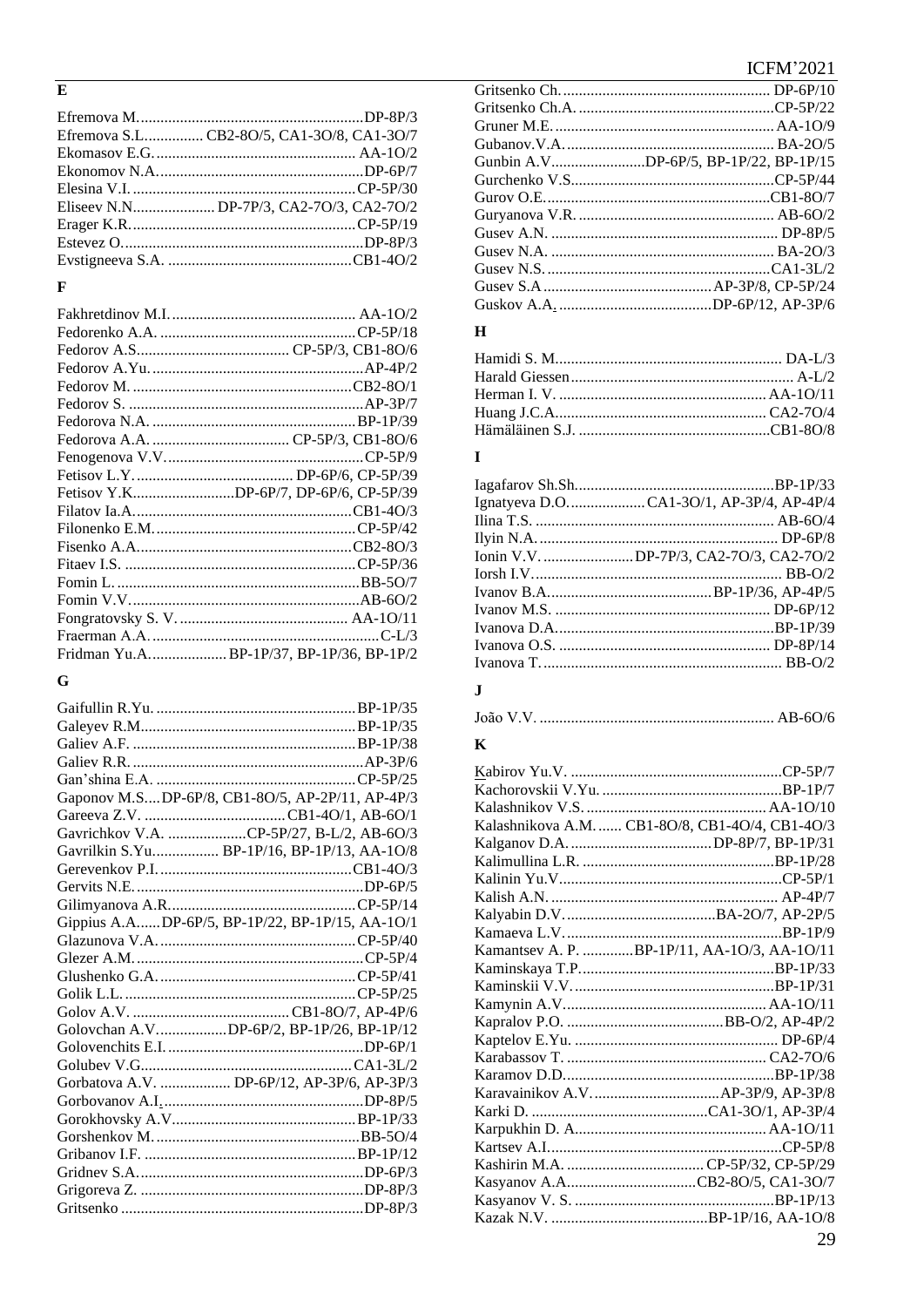### **ICFM'2021**

| Kiselev A.V. DP-7P/3, CA2-7O/3, CA2-7O/2         |  |
|--------------------------------------------------|--|
|                                                  |  |
|                                                  |  |
| Kislyuk A.M.  AB-6O/6, AB-6O/5, AB-6O/4 DP-6P/9  |  |
|                                                  |  |
|                                                  |  |
|                                                  |  |
|                                                  |  |
|                                                  |  |
|                                                  |  |
|                                                  |  |
|                                                  |  |
| Koledov V.VCP-5P/2, AA-1O/11, AA-1O/10, AA-1O/3  |  |
|                                                  |  |
|                                                  |  |
|                                                  |  |
|                                                  |  |
|                                                  |  |
|                                                  |  |
|                                                  |  |
|                                                  |  |
|                                                  |  |
|                                                  |  |
|                                                  |  |
|                                                  |  |
|                                                  |  |
|                                                  |  |
|                                                  |  |
|                                                  |  |
|                                                  |  |
| Kotov L.N CP-5P/28, CP-5P/26, CP-5P/20, CP-5P/1, |  |
| CB1-8O/7, BA-2O/6, AP-2P/12, AP-4P/6             |  |
|                                                  |  |
|                                                  |  |
|                                                  |  |
|                                                  |  |
|                                                  |  |
| Kozhaev M.ACB1-4O/2, CA1-3O/1, BP-1P/6, AP-2P/2, |  |
| AP-4P/7, AP-4P/2, AP-4P/1                        |  |
|                                                  |  |
|                                                  |  |
|                                                  |  |
| Krichevsky D.M. CB1-4O/2, AP-4P/4                |  |
|                                                  |  |
|                                                  |  |
|                                                  |  |
|                                                  |  |
|                                                  |  |

| Kubasov I.VDP-6P/9, AB-6O/6, AB-6O/5, AB-6O/4        |
|------------------------------------------------------|
|                                                      |
|                                                      |
| Kulikova D.P CP-5P/37, CB2-8O/5, CA1-3O/8, CA1-      |
| 30/7                                                 |
|                                                      |
|                                                      |
|                                                      |
| Kurlyandskaya G.V CP-5P/11, BB-5O/3, BB-O/1          |
|                                                      |
| Kuzmichev A.N.  DP-8P/6, CP-5P/18, CB2-8O/1          |
| Kuzmin D.ACA1-3O/6, CA1-3O/5, CA1-3O/3, BP-<br>1P/23 |
|                                                      |
|                                                      |
| L                                                    |

|      | Lachinov A.NCP-5P/21, BP-1P/38, BP-1P/28              |
|------|-------------------------------------------------------|
|      |                                                       |
|      |                                                       |
|      | Lavrov S.D., DP-7P/5, CP-5P/35, CP-5P/6, AP-3P/6, AP- |
| 3P/3 |                                                       |
|      |                                                       |
|      |                                                       |
|      |                                                       |
|      |                                                       |
|      |                                                       |
|      |                                                       |
|      |                                                       |
|      |                                                       |
|      |                                                       |
|      |                                                       |
|      |                                                       |
|      |                                                       |
|      |                                                       |
|      |                                                       |
|      |                                                       |
|      |                                                       |
|      | Lotin A.A. DP-7P/3, CA2-7O/3, CA2-7O/2                |
|      |                                                       |
|      |                                                       |
|      |                                                       |
|      |                                                       |
|      |                                                       |
|      |                                                       |
|      |                                                       |
|      |                                                       |
|      |                                                       |

#### $\mathbf{M}$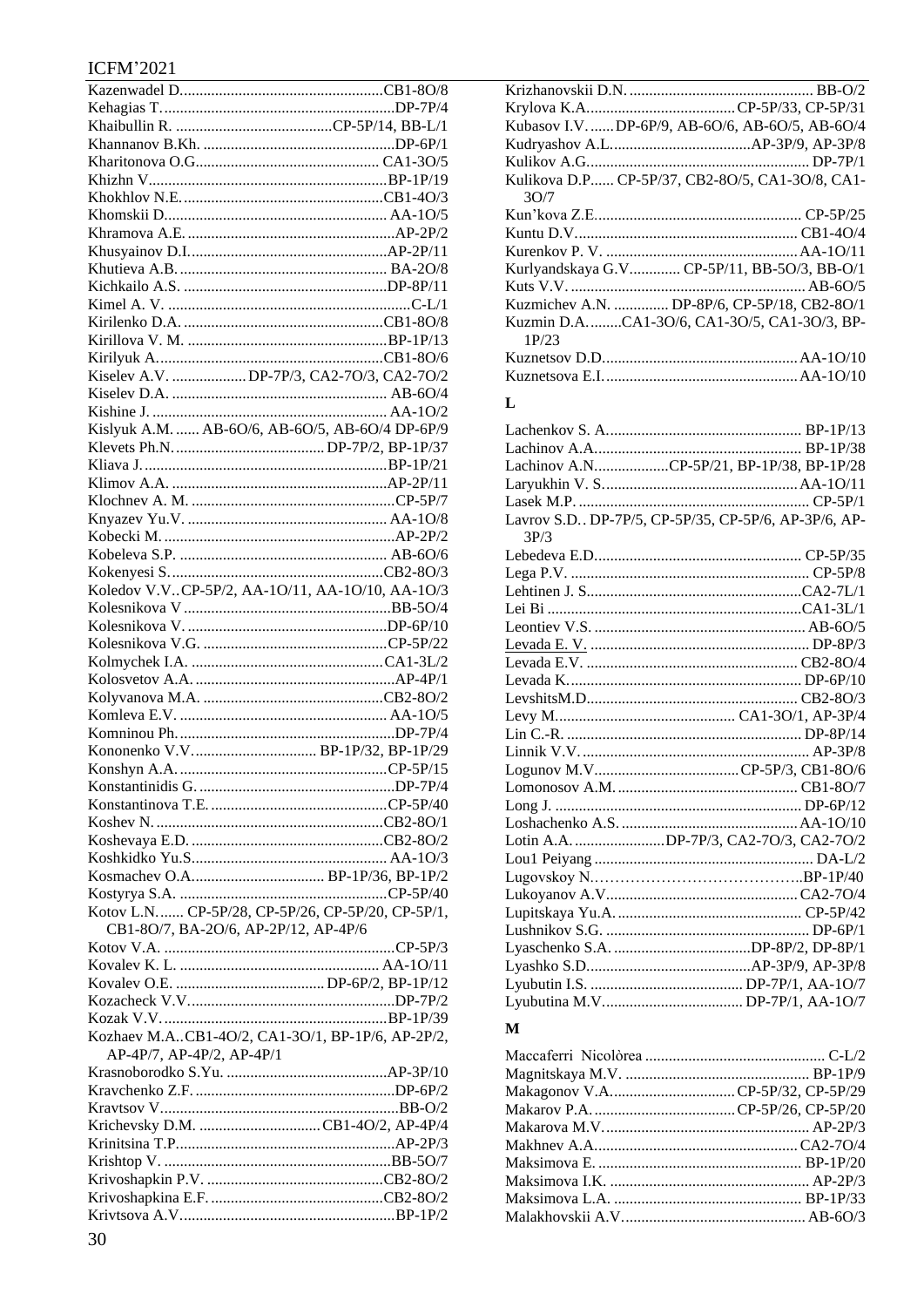|                 | Malinkovich M.D.  AB-6O/6, AB-6O/5, AB-6O/4        |
|-----------------|----------------------------------------------------|
|                 |                                                    |
|                 |                                                    |
|                 |                                                    |
|                 |                                                    |
|                 |                                                    |
|                 | Mashirov A.V. BP-1P/26, BP-1P/12, BP-1P/11AA-1O/10 |
|                 |                                                    |
|                 |                                                    |
|                 |                                                    |
|                 |                                                    |
|                 |                                                    |
|                 |                                                    |
|                 |                                                    |
|                 |                                                    |
|                 |                                                    |
|                 | Mikhailova T.V.  AP-3P/10, AP-3P/9, AP-3P/8        |
|                 | Mikhalevsky V.A.  DP-7P/3, CA2-7O/3, CA2-7O/2      |
|                 |                                                    |
|                 |                                                    |
|                 |                                                    |
|                 |                                                    |
|                 |                                                    |
|                 |                                                    |
|                 |                                                    |
|                 |                                                    |
|                 | Mogilenec Yu. DP-7P/1,BP-1P/21, BP-1P/20           |
|                 |                                                    |
|                 |                                                    |
|                 |                                                    |
|                 |                                                    |
|                 |                                                    |
|                 |                                                    |
|                 |                                                    |
|                 |                                                    |
|                 |                                                    |
|                 | Mullagaliev I.N DP-8P/10, DP-8P/9, CP-5P/43, CP-   |
| 5P/13, CP-5P/12 |                                                    |
|                 |                                                    |
|                 |                                                    |
|                 |                                                    |
|                 |                                                    |

#### $\overline{\mathbf{N}}$

| Nikitov S.ACP-5P/3, CB1-8O/6, BA-2O/7, B-L/1, AP- |  |
|---------------------------------------------------|--|
| $2P/5$ , AP- $2P/1$                               |  |
|                                                   |  |
|                                                   |  |
|                                                   |  |
|                                                   |  |
|                                                   |  |
|                                                   |  |
|                                                   |  |
|                                                   |  |
|                                                   |  |

#### 

#### $\overline{O}$

| Omelyanchik A.S DP-6P/10, DP-8P/13, CP-5P/22                       |
|--------------------------------------------------------------------|
|                                                                    |
|                                                                    |
|                                                                    |
|                                                                    |
|                                                                    |
|                                                                    |
| Ovcharenko S.VCB1-8O/5, AP-2P/11, AP-4P/3                          |
|                                                                    |
| Ovchinnikov S.G.  DP-8P/2, DP-8P/1, BP-1P/39, BP-                  |
| $1P/16$ , BP- $1P/5$ , BP- $1P/1$ , B-L/2, AB- $6O/3$ , AA- $1O/8$ |
|                                                                    |
|                                                                    |
|                                                                    |

#### $\mathbf{P}$

| Parkhomenko Yu.N.  DP-6P/9, AB-6O/6, AB-6O/5, AB- |  |
|---------------------------------------------------|--|
| 6O/4                                              |  |
|                                                   |  |
|                                                   |  |
|                                                   |  |
|                                                   |  |
|                                                   |  |
|                                                   |  |
|                                                   |  |
|                                                   |  |
|                                                   |  |
|                                                   |  |
|                                                   |  |
|                                                   |  |
|                                                   |  |
|                                                   |  |
|                                                   |  |
|                                                   |  |
|                                                   |  |
|                                                   |  |
|                                                   |  |
|                                                   |  |
|                                                   |  |
|                                                   |  |
|                                                   |  |
|                                                   |  |
|                                                   |  |
|                                                   |  |
|                                                   |  |
|                                                   |  |
|                                                   |  |
|                                                   |  |
|                                                   |  |

### $\mathbf R$

| Rodionova V DP-6P/10, CP-5P/23, BB-5O/4 |
|-----------------------------------------|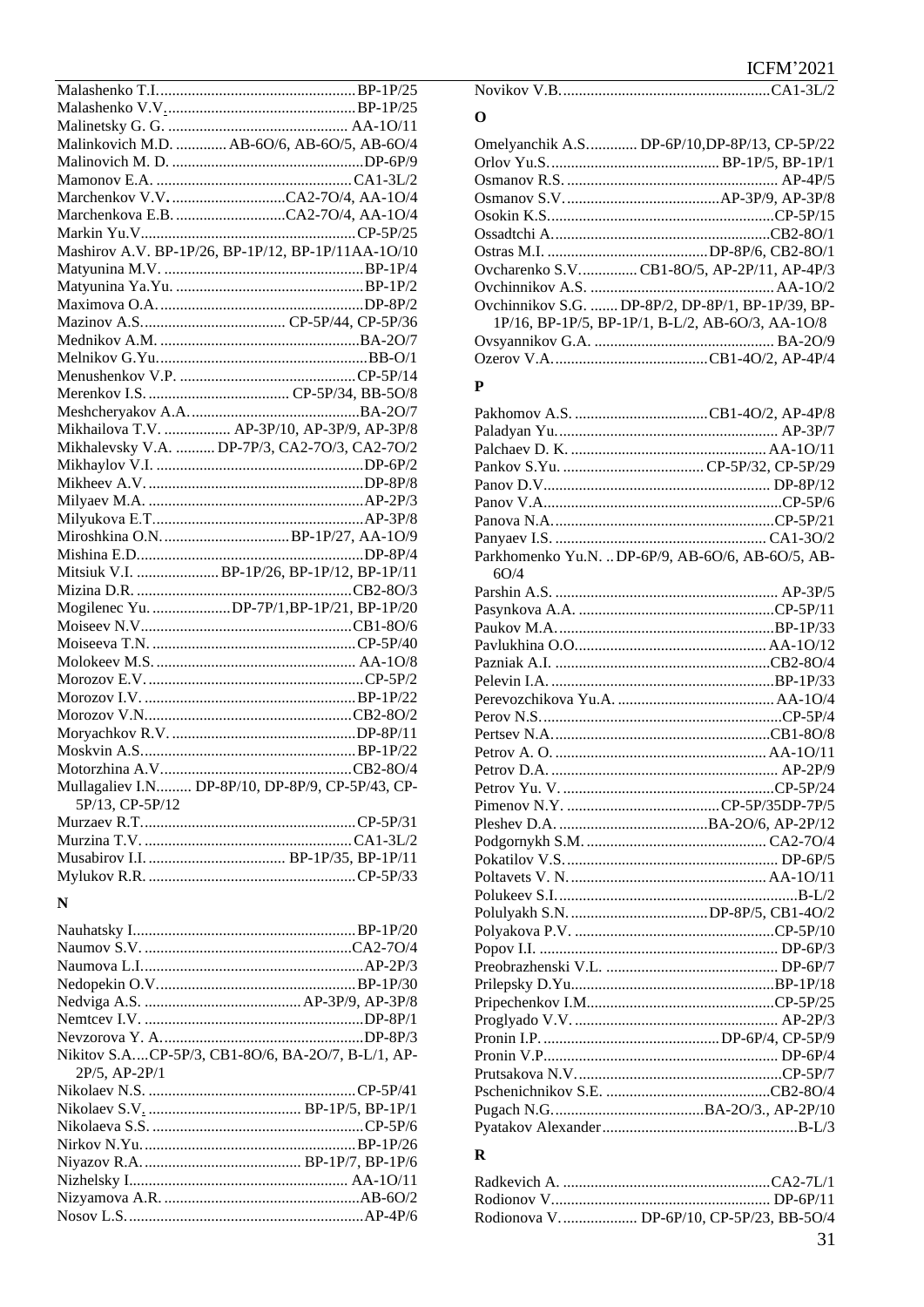## $\frac{ICFM'2021}{Rodionova VV}$

|      | Rodionova V.VDP-8P/13, DP-8P/3, CP-5P/22, CB2- | Shelykh I.A. |
|------|------------------------------------------------|--------------|
| 8O/4 |                                                | Sheshukova   |
|      |                                                | Shevelkov A  |
|      |                                                | Shilina P.V. |
|      |                                                | Shillo S.V   |
|      |                                                | Shportenko   |
|      |                                                | Shreder E.I. |
|      | Rushforth A.WCB1-4O/4, CB1-4O/3                | Shubin A.A.  |
|      |                                                | Shustova O.  |
|      |                                                | Sidorenko E  |
|      |                                                |              |

#### $S$

| Sadovnikov A.V.  BA-2O/8, BA-2O/5, B-L/1           |  |
|----------------------------------------------------|--|
|                                                    |  |
| Safin A.R. CB1-8O/6, BA-2O/7, BA-2O/2, AP-2P/1     |  |
|                                                    |  |
|                                                    |  |
|                                                    |  |
|                                                    |  |
| Salatov A.V.  CP-5P/37, CA1-3O/7, BB-5O/5          |  |
| Salikhov R.BDP-8P/10, DP-8P/9, CP-5P/43, CP-5P/13, |  |
| $CP-5P/12$                                         |  |
| Salikhov T.R. DP-8P/10, CP-5P/43, CP-5P/13         |  |
|                                                    |  |
|                                                    |  |
|                                                    |  |
|                                                    |  |
| Sapozhnikov M.V CP-5P/24, CA1-3L/2                 |  |
|                                                    |  |
|                                                    |  |
|                                                    |  |
|                                                    |  |
|                                                    |  |
|                                                    |  |
|                                                    |  |
|                                                    |  |
|                                                    |  |
|                                                    |  |
|                                                    |  |
|                                                    |  |
| Seleznyova KBP-1P/21, BP-1P/20, DP-7P/1            |  |
|                                                    |  |
|                                                    |  |
| Semuk E.YuCP-5P/16, CB1-4O/2, AP-3P/8              |  |
|                                                    |  |
|                                                    |  |
|                                                    |  |
|                                                    |  |
|                                                    |  |
|                                                    |  |
|                                                    |  |
|                                                    |  |
|                                                    |  |
| Shaposhnikov A.N CP-5P/18, AP-3P/10, AP-3P/9, AP-  |  |
| 3P/8, AP-3P/4, AP-2P/2                             |  |
|                                                    |  |
| Shavrov V.G.  CP-5P/2, CA1-3O/6, CA1-3O/5, CA1-    |  |
| 3O/3, BP-1P/23, BP-1P/11, AP-2P/6, AA-1O/11, AA-   |  |
| 10/10, AA-10/3                                     |  |
| Shcheglov V.I.  CB1-8O/7, BA-2O/6, AP-2P/12        |  |
|                                                    |  |
|                                                    |  |
|                                                    |  |
|                                                    |  |
|                                                    |  |
|                                                    |  |

| Sokolovskiy V.VCP-5P/19, BP-1P/27, BP-1P/4, AA- |  |
|-------------------------------------------------|--|
| 10/12, AA-10/9                                  |  |
|                                                 |  |
|                                                 |  |
|                                                 |  |
|                                                 |  |
|                                                 |  |
|                                                 |  |
|                                                 |  |
|                                                 |  |
|                                                 |  |
|                                                 |  |
|                                                 |  |
|                                                 |  |
|                                                 |  |
|                                                 |  |
|                                                 |  |
|                                                 |  |
|                                                 |  |
|                                                 |  |
| Strugatsky M.B.  AA-1O/7, AA-1O/6 BP-1P/21, BP- |  |
| 1P/20, BP-1P/19, DP-7P/1, BP-1P/18              |  |
|                                                 |  |
|                                                 |  |
|                                                 |  |
|                                                 |  |
|                                                 |  |
|                                                 |  |
| Sylgacheva D.A. CB1-4O/2, AP-4P/7               |  |
|                                                 |  |
|                                                 |  |

| Tananaev P.NCP-5P/37. CB2-8O/5. CA1-3O/7. BB- |  |
|-----------------------------------------------|--|
| 50/5                                          |  |
|                                               |  |
|                                               |  |
|                                               |  |
|                                               |  |
|                                               |  |
|                                               |  |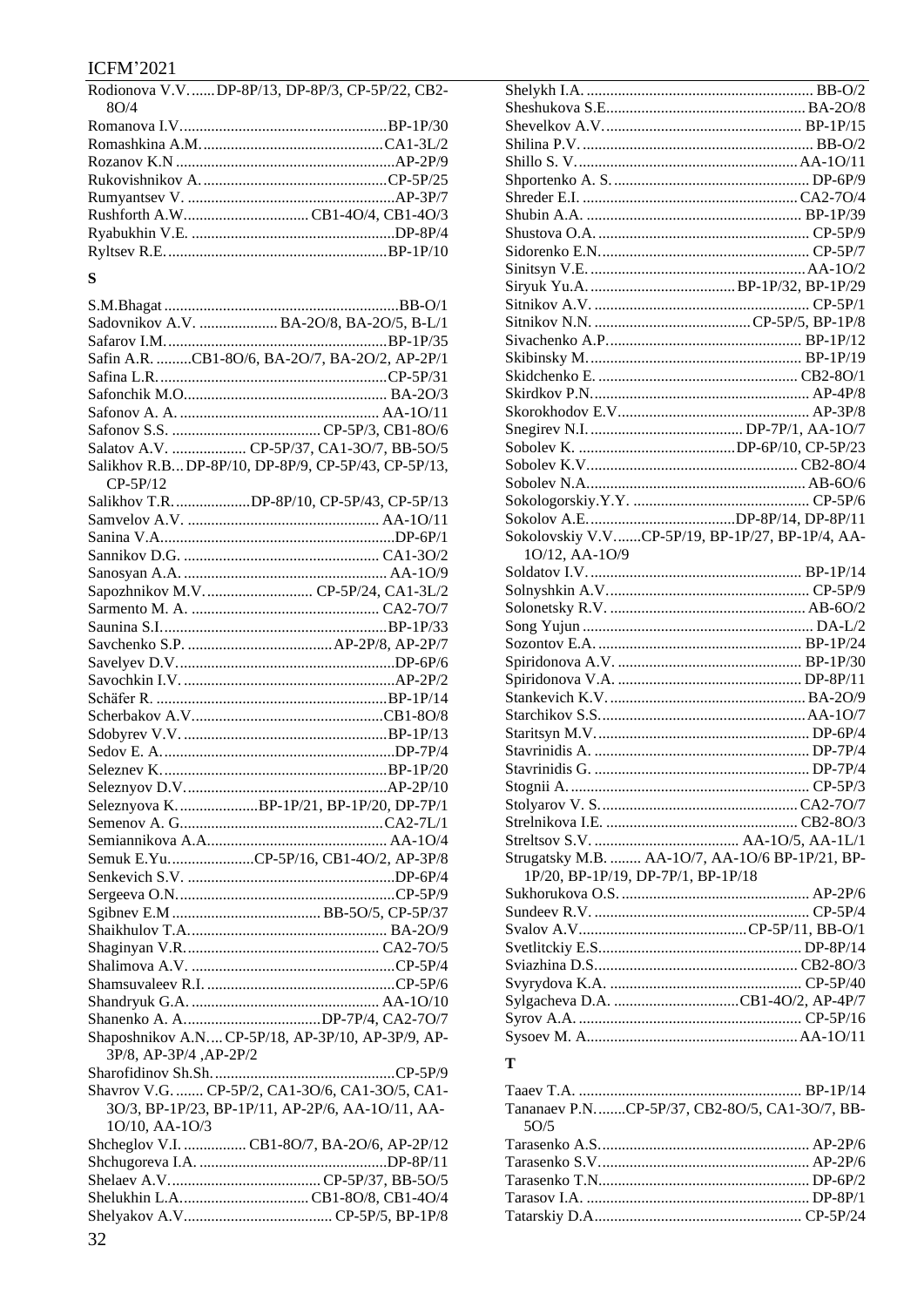**ICFM'2021** 

| Temnov V.VD-L/2,CB1-8O/7, CA1-3O/3, AP-4P/6        |  |
|----------------------------------------------------|--|
|                                                    |  |
|                                                    |  |
| Tkachev A.VDP-6P/5, BP-1P/22, BP-1P/15, AA-1O/1    |  |
|                                                    |  |
|                                                    |  |
|                                                    |  |
| Tomilin S.V CP-5P/17, CP-5P/16, CP-5P/15, AP-3P/2, |  |
| $AP-3P/1$                                          |  |
|                                                    |  |
|                                                    |  |
|                                                    |  |
|                                                    |  |
|                                                    |  |
|                                                    |  |
| Turutin A.V.  DP-6P/9, AB-6O/6, AB-6O/5, AB-6O/4   |  |
|                                                    |  |
|                                                    |  |

#### $\mathbf{U}$

#### $\overline{\mathbf{V}}$

| Vetoshko P.M. DP-8P/6, CP-5P/18, CB2-8O/1 |
|-------------------------------------------|
|                                           |
|                                           |
|                                           |
|                                           |

Vlasov V.S. ...... CP-5P/26, CP-5P/20, CP-5P/1, BA-2O/6, AP-2P/12, AP-4P/6 

#### W

#### $\mathbf{Y}$

| Yagupov S. BP-1P/21, BP-1P/20, BP-1P/19 |
|-----------------------------------------|
|                                         |
|                                         |
|                                         |
|                                         |
|                                         |
|                                         |
|                                         |
|                                         |
|                                         |

#### $\mathbf{Z}$

| Zagorskiy D.  DP-8P/12, CP-5P/14, BB-5O/7, BB-L/1 |
|---------------------------------------------------|
|                                                   |
|                                                   |
|                                                   |
|                                                   |
|                                                   |
|                                                   |
|                                                   |
|                                                   |
|                                                   |
|                                                   |
|                                                   |
|                                                   |
|                                                   |
|                                                   |
| Zhurenko S.VDP-6P/5, BP-1P/22, BP-1P/15, AA-1O/1  |
|                                                   |
|                                                   |
|                                                   |
|                                                   |
| Zvezdin A.K. CB1-4O/1, AP-2P/2, AB-6O/1           |
|                                                   |